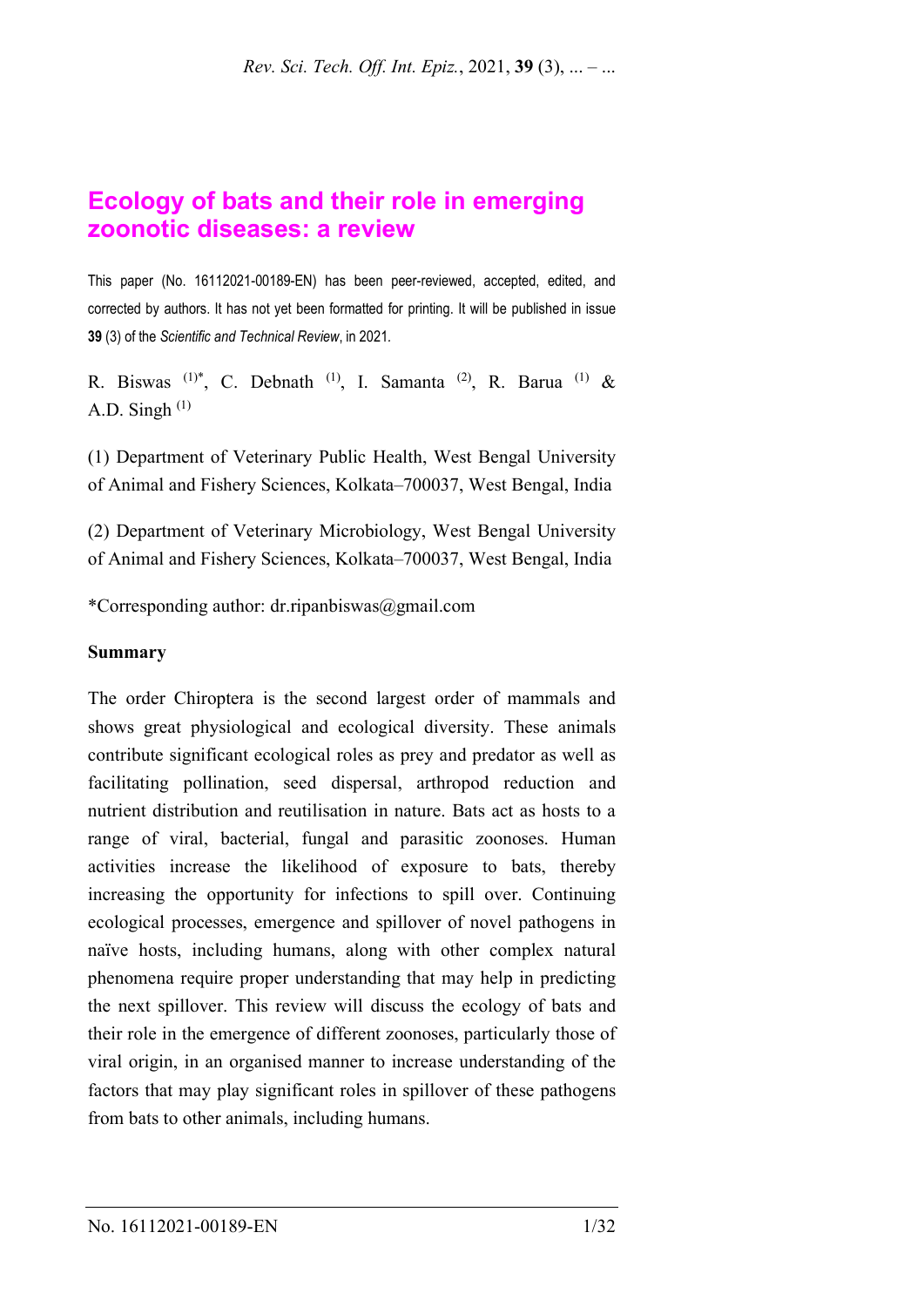#### **Keywords**

Bat – Ecology – Emerging diseases – Epidemiology – Zoonoses.

### **Introduction**

Bats are the only known flying placental mammals and they exist throughout the world excluding the Arctic (although a few species are present up to the Arctic Circle), Antarctica and a few oceanic islands. Around 75% of emerging infectious diseases (EIDs) of humans are zoonotic in nature, and a considerable proportion is derived from wildlife hosts such as bats (1). There are reportedly 1,314 genera and 6,495 species of placental mammals, among which bats are the second largest mammalian group next to rodents (2, 3). Taxonomically, bats are grouped in the order Chiroptera (in Greek '*cheir*' means hand and '*pteron*' means wing), which is classically divided into two suborders: Megachiroptera and Microchiroptera. The order Megachiroptera comprises only a single family while the Microchiroptera consists of 17 families of echolocating bats (echolocation is used for navigation and finding prey). However, the most comprehensive phylogenies of all Chiroptera suggest the presence of two basal groups, namely Yinpterochiroptera (consisting of 7 families of bats) and Yangochiroptera (consisting of 14 families). Presently, about 1,386 species of bats in 227 genera have been recognised (2). Microchiroptera use their larynx to create ultrasound and emit it through the mouth and sometimes the nose. The natural history of bats along with their physiological adaption, ecology, biology and evolution differentiate them from other mammals (3). The ability of these unique mammals to act as the reservoir hosts or vectors of different zoonotic diseases requires thorough investigation.

Although bats contribute to diverse ecosystems as pest controllers (insectivorous bats) and pollinators (frugivorous bats), their potential for disease transmission cannot be ignored (4). It is now clear that bats have been significantly underappreciated as reservoirs of viruses important to human and animal health. However, they seem to have a similar proportion of viruses per host species to other mammalian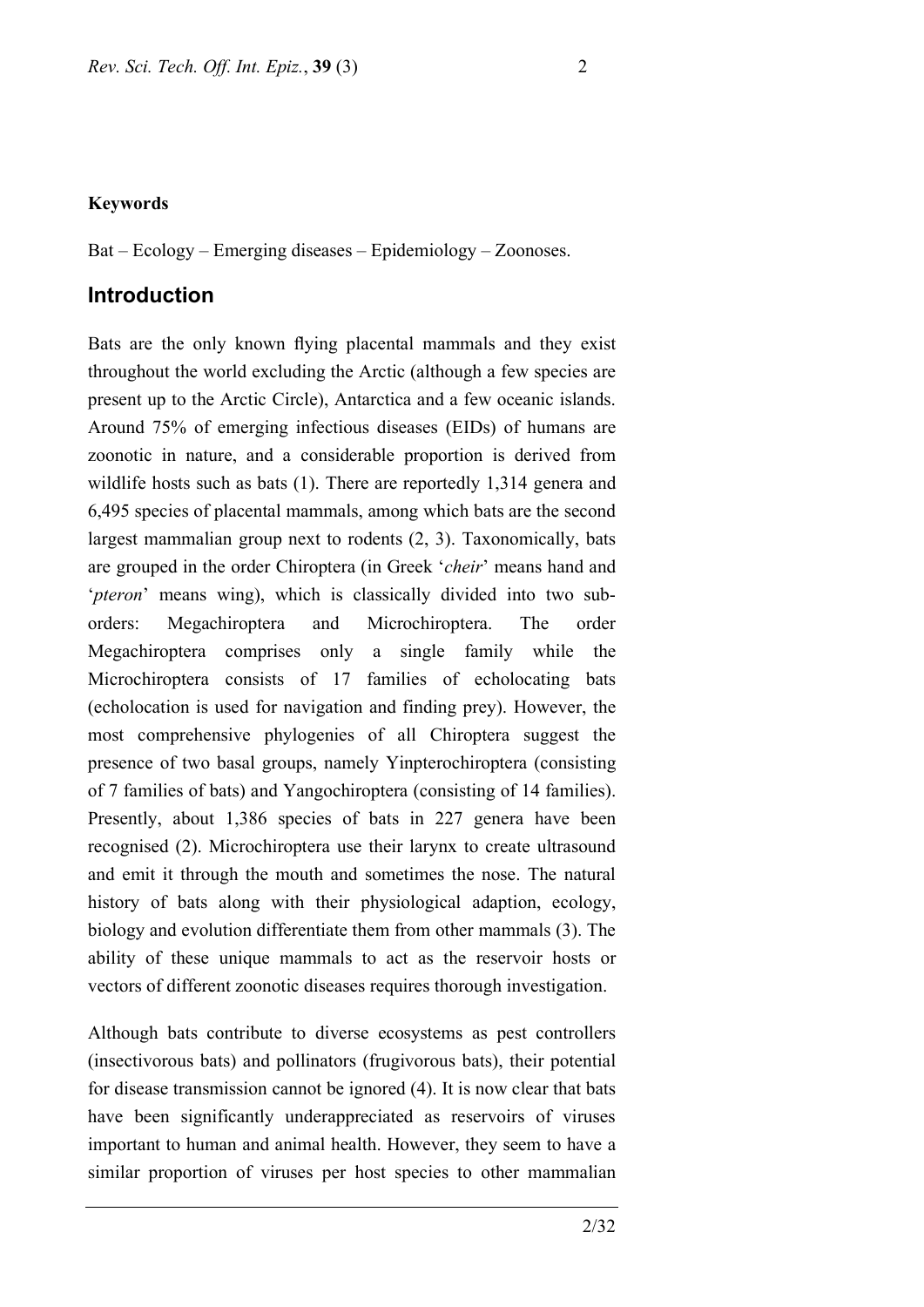orders (5, 6). Bats have evolved at a slow pace when compared with mammals of other taxa (7). They are exceptional among mammals in their ability to fly in search of food, and many species of bats fly long distances during seasonal migrations (8). Their size and weight are highly variable: their body weight ranges from 2 g in the bumblebee bat, the smallest mammal, to more than 1 kg in flying foxes such as *Pteropus* spp., whose wingspans can reach nearly 2 m (4, 9). Most bats hang upside down from their feet, a posture known as roosting, although some species just rest on the surface of the support without hanging (10); most bats can only crawl awkwardly on the ground. Owing to the small size and light weight of most bats, blood generally does not rush to their heads when they are roosting.

The lifespan varies among species, with the longest lifespan of approximately 41 years recorded for a Brandt's bat (*Myotis brandtii*; 5–10 g) from Siberia, based on recapture data (11). This prolonged lifespan encourages continuous viral replication, resulting in multiple horizontal and vertical transmission events through several generations, thus allowing virus conservation within populations over time (12). Most small mammalian species, including rodents, have evolved a 'live fast, die young' strategy, characterised by rapid reproduction and high mortality. In contrast, bats generally have a longer lifespan with multiple reproductive events, low litter size and delayed onset of sexual maturity along with different atypical sexual behaviours. All these traits favour the persistence and propagation of different pathogens. The higher body temperature of bats when active (which may be due to their flying ability and higher metabolic rate), in comparison with other terrestrial animals, creates an opportunity for them to act as vectors of a number of pathogenic organisms, particularly viruses.

Many pathogens survive in bats without showing pathogenicity, with a few exceptions such as rabies and rabies-related lyssaviruses. In a favourable ecological niche these viruses may be shed and spill over to other terrestrial animals, including humans, resulting in either an epizootic or an epidemic. The transmission route is, however, often not well understood. Many emerging pathogens, especially viruses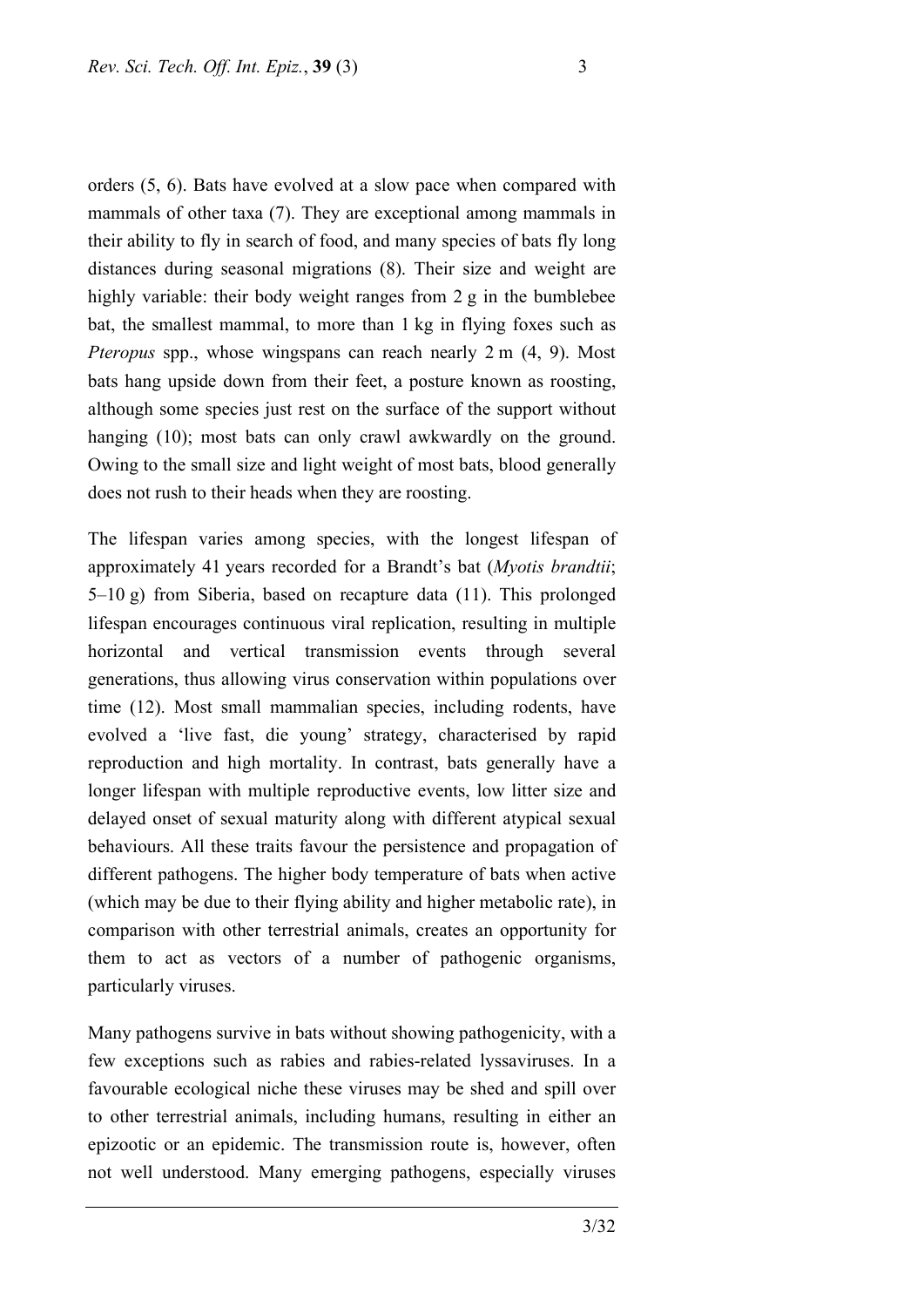such as Hendra virus (HeV), Nipah virus (NiV), Ebola virus (EBOV), Marburg virus (MARV), severe acute respiratory syndrome coronavirus (SARS-CoV), Middle East respiratory syndrome (MERS) virus and, most recently, severe acute respiratory syndrome coronavirus 2 (SARS-CoV-2), are of concern because they have high transmissibility and infectivity.

Outside tropical areas, bats go into hibernation in winter. This is an extended period of deep inactivity (torpor, different from sleep) that allows bats to survive cold winters with harsh weather and lack of food. A bat's body temperature lowers and its metabolic rate slows, resulting in a lower immune status and rendering it more susceptible to many known or unknown opportunistic microbes. While a bat is arousing from hibernation, which is a stressful event, many viruses that remain as latent infections may be reactivated.

Bats have a distinctive life history strategy for mammals of their size. Typically only a single infant is produced, although twins are common in some species that have multiple reproductive events. Owing to their long lifespan, this multiple gestation along with lactation and postnatal care augments stress. Furthermore, large colonies and multispecies associations are frequent among cave-dwelling bats, in particular during the maternity period. This colonial behaviour confers thermodynamic and social advantages on reproductive females during pregnancy and lactation. These factors allow bats to play a pivotal role in the epidemiology of a number of viral pathogens responsible for a similar number of emerging and re-emerging infectious diseases of humans and other animals (13). This review summarises and critically analyses the current knowledge on the aspects of bat biology, evolution, distribution and ecology that make them unique among mammals and permit them to be reservoirs of several emerging and re-emerging zoonotic diseases. Knowledge of the ecological aspects of bat-borne diseases is important in predicting future spillovers of those pathogens to humans and livestock. This may also help to prevent stigmatisation of bats and protect them from unnecessary and counterproductive culling as a result of fear, although the challenge is great.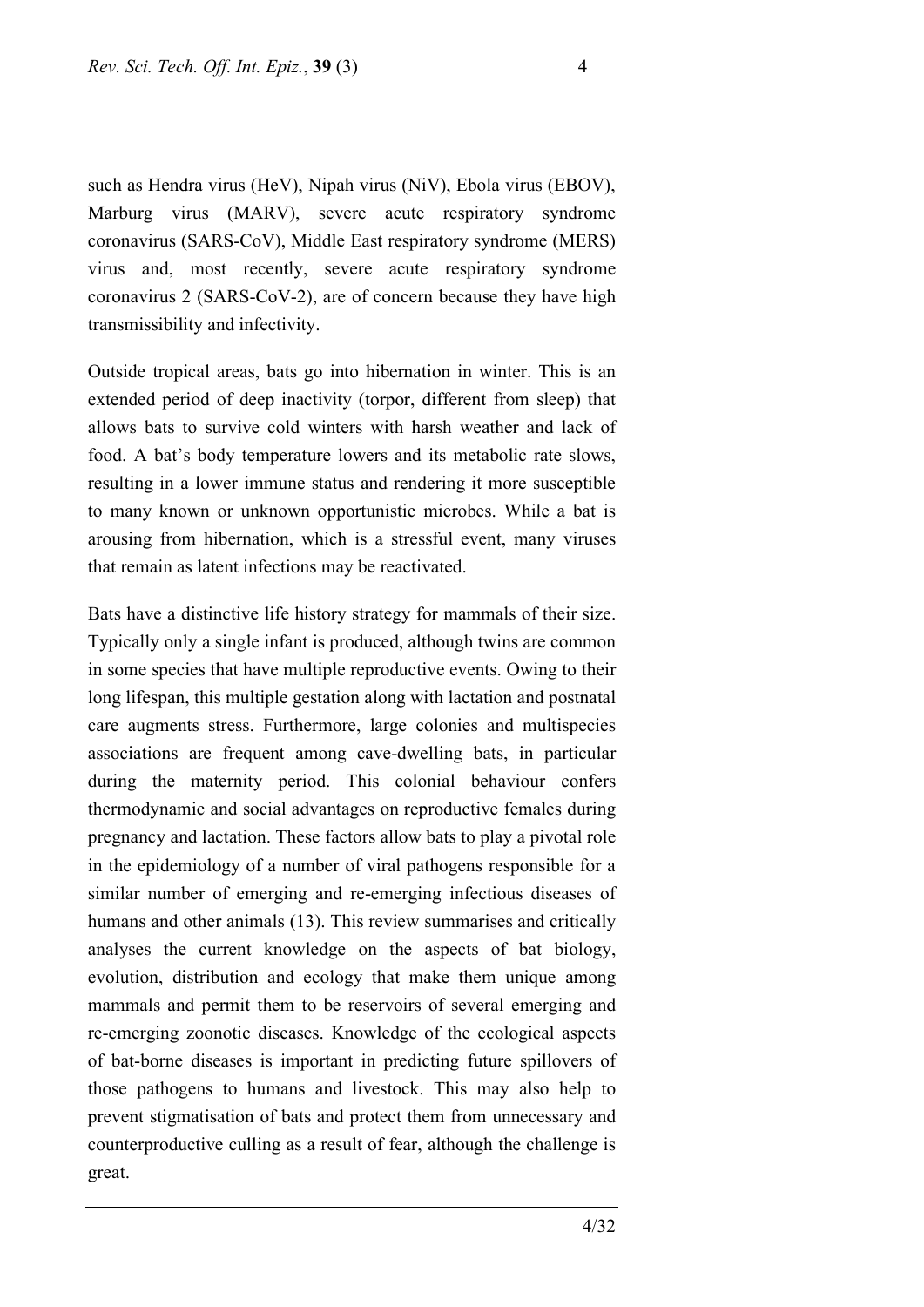# **Bat immunology**

Mammalian cells have evolved well-maintained pattern recognition receptors (PRRs) that sense pathogen-associated molecular patterns (PAMPs) resulting from viruses, bacteria and parasites. Bats have both an innate and an acquired immune response, with similar immune organs, tissues, cells and immunoglobulin types to other mammals, although with some unique differences (14). The metabolic rate is higher in bats than in other mammals, thus the body temperature is also higher in bats, because of evolution of the mitochondrial deoxyribonucleic acid (DNA) damage and repair pathways (15). In bats, the DNA repair and DNA damage signalling pathways are maintained throughout their lifespan. Among DNA repair pathways, DNA double-strand break repair shows the strongest correlation with longevity. There are a number of DNA double-strand break repair genes which are under positive selection in some bat species. Bats may differ from other mammals in having a greater dependence on innate immunity than on adaptive immunity; innate immunity responds more readily than adaptive immunity, possibly allowing clearance of viral infections earlier than in humans.

The evolution of flight in bats has been complemented by genetic changes to their immune systems that allow high metabolic rates (16). Energetic demands associated with flight in bats require enhanced mitochondrial respiratory metabolism, which is expected to generate excess oxidative damage. To counteract this damage, bats have evolved more efficient mitochondria that produce less hydrogen peroxide per unit of oxygen consumed. To maintain proteostasis under oxidative stress, bats express high levels of major heat shock proteins that simultaneously permit them to endure high temperatures during flight and maintain protein homeostasis with age. Interestingly, it has also been reported that autophagy is enhanced with the advancement of age, resulting in further protection against viruses (17).

As mentioned earlier, roosting ecology permits increased exposure to pathogens, which help to influence immune defence. The adaptations found in the toll-like receptors (TLRs) among bat groups and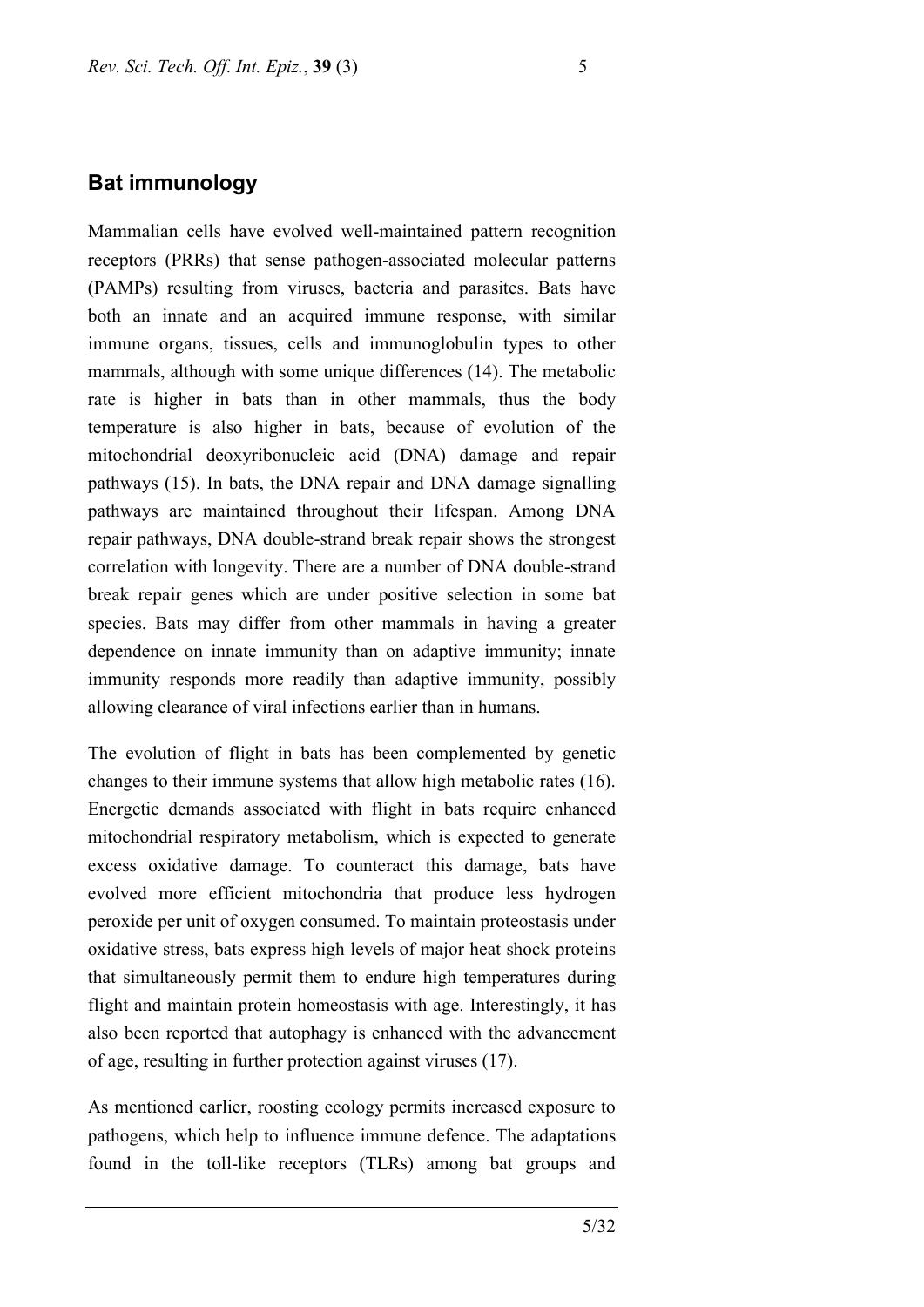differences between the TLRs of bats and other mammals may aid in resistance to infections involving specific pathogens found in different environments (18). Bat interferons (IFNs) are only distantly related to those of humans and other mammals; the Type I IFN genes of bats are under positive selection and diversity is due to duplication and gene conversion (19). One remarkable difference between bats and terrestrial mammals is the loss of the interferon-inducible protein, also known as absent in melanoma 2 (AIM2), and gamma-IFN-inducible protein 16 (IFI16) genes which recognise microbial DNA, possibly reducing the sensitivity of bats to bacteria (20). Interestingly, many bat species display a daily period of torpor by decreasing their body temperature, which may be a method of virus resistance, interfering with optimal virus replication. There remain a number of questions that need to be answered in relation to bat immunology in order to explain why bats have been found to be a frequent source of human pathogens in recent decades (15).

### **Bat–human relationships**

For bat-borne diseases to be established in humans, direct or indirect contact must occur to allow the disease to emerge and spread. These diseases are due not only to natural synanthropic association but also to a whole complex of factors related to biology, ecology, behaviour, landscape evolution and human intervention. Increased contact poses a challenge for both health experts and conservationists in the task of avoiding spillover of possible pathogens from wild animals to humans and livestock, while protecting wildlife and their habitats. The One Health approach is intended to promote, improve and protect the health and well-being of all species by increasing cooperation and collaboration among physicians, veterinarians and environmental experts. Bat viruses have been connected with diseases of humans, livestock and wild animals. The dramatic appearance of newly recognised viruses causing fatal diseases is a great challenge to the scientific and medical communities (21).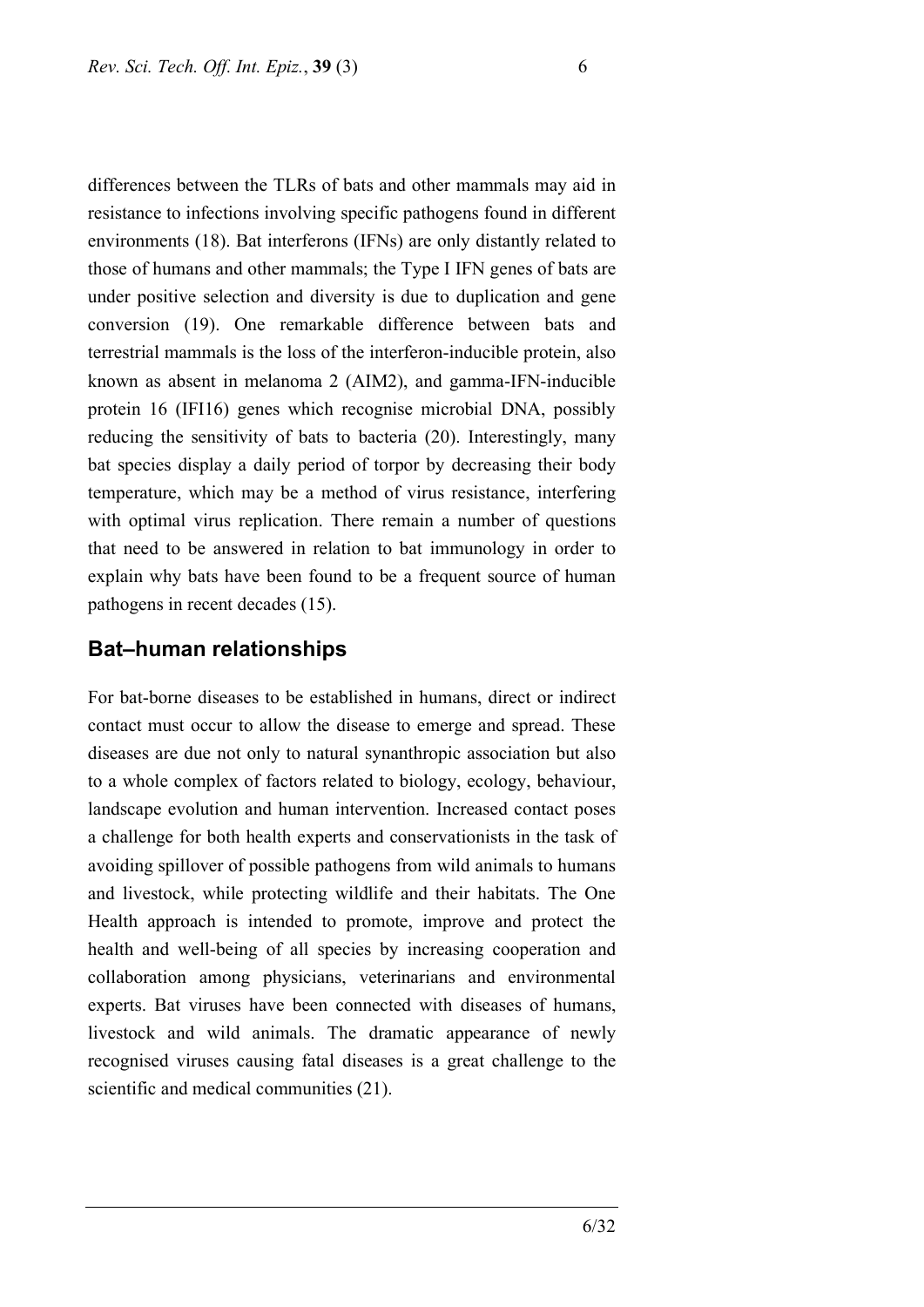#### **Bat–zoonosis nexus**

Bats are recognised as significant reservoirs of zoonotic viruses (22). Attention is currently being paid to them because human intrusion into previously unfrequented natural areas is on the rise, mainly due to the biological richness of these areas and the growing demand for materials (23). So far, more than 200 viruses have been identified in bats (24), but only a few bat species have been recognised or suspected to be reservoirs of infectious zoonotic agents. Given that bats have the second highest population size among mammals, different human activities such as hunting bats for food, consumption of bush meat, agricultural and livestock practices that attract bats and penetration of bat habitat by humans may lead to spillover events from bats and outbreaks of different emerging and re-emerging diseases (25). In recent years, bats have been implicated in several EIDs and are progressively recognised as important reservoir hosts for emerging and re-emerging viruses which cross species barriers to infect humans and domestic as well as other wild mammals (5, 6). Numerous infectious diseases of humans and other animals are ecologically linked to bats. This review covers only the emerging and re-emerging infectious viral zoonoses linked to these species.

# **Rabies virus (RABV)**

This group of negative-sense, single-stranded ribonucleic acid (RNA) viruses has been classified in the virus order Mononegavirales, family Rhabdoviridae and genus *Lyssavirus*. They replicate in the mammalian central nervous system and cause the disease known as rabies. Presently, the genus includes 16 documented viral species which are divided into rabies lyssavirus and the rabies-related lyssaviruses (15 species) (26). Rabies is estimated to cause 59,000 human deaths per annum in over 150 countries, with 95% of cases occurring in Africa and Asia. According to the World Health Organization (WHO), 99% of rabies cases are dog mediated and the burden of the disease is disproportionately borne by poor rural populations, with about half of the cases in children under 15 years of age. Dog-mediated rabies has been eradicated from Western Europe,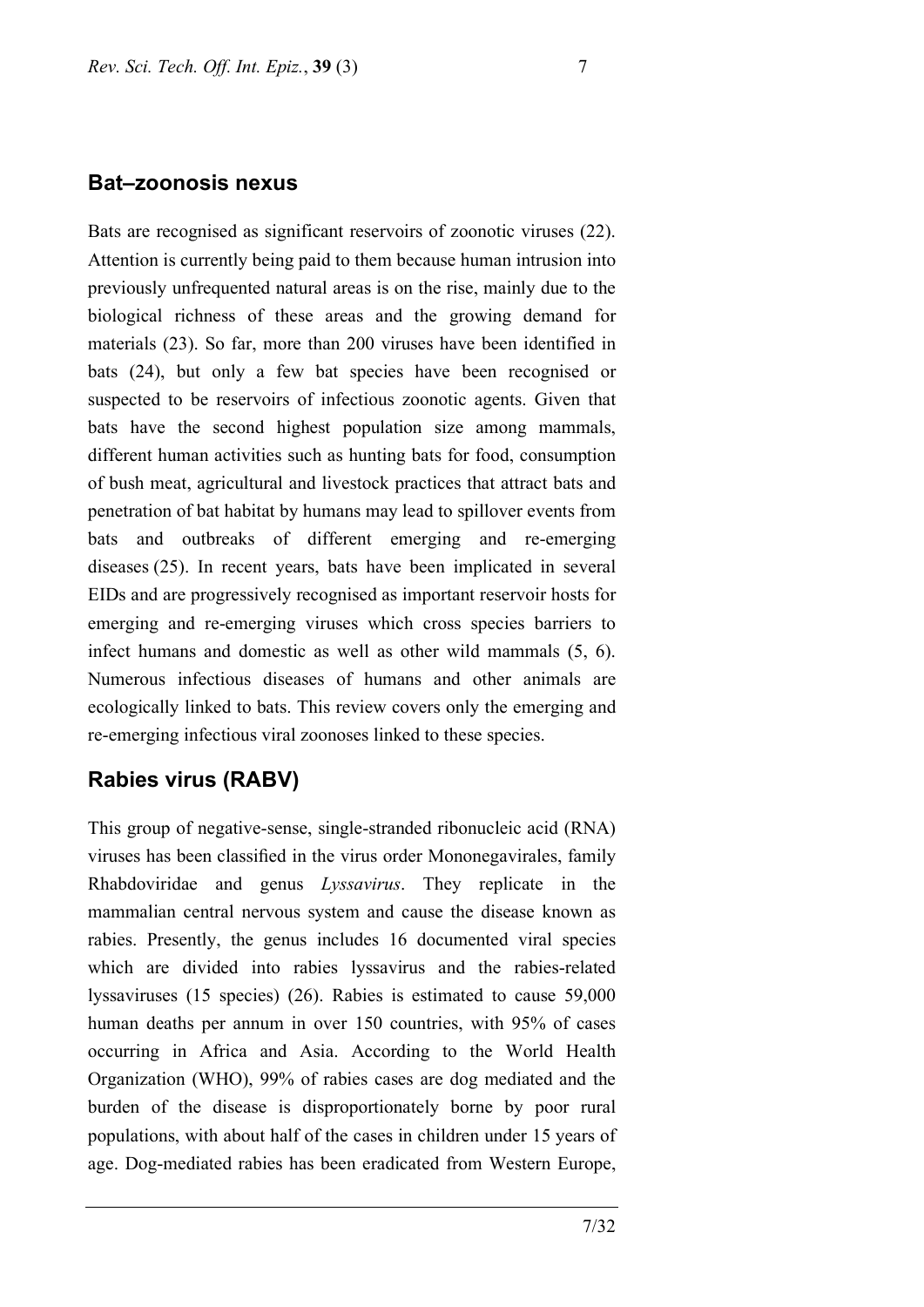Canada, the United States of America (USA), Japan and some Latin American countries. With the eradication of terrestrial rabies in companion animals throughout North America, the transmission of rabies virus (RABV) to humans from bats has become more visible (27).

Bat-mediated rabies is recognised as causing the majority of human rabies cases in the Americas. Lyssaviruses may have evolved in bats long before the emergence of rabies in carnivores (28). The name rabies induces fear because the disease is associated with a fatality rate of 100% following the onset of the clinical disease in humans (29). Vampire bats (*Desmodus rotundus*), which are mainly found in the Caribbean and in Central and South America, have introduced a fear of rabies into human populations. At the same time they have driven an irrational and unjustified fear of bats across many cultures (30). Classical rabies virus has been reported in bats across North, Central and South America (27, 31) and was linked with vampire bats for the first time immediately after an outbreak in cattle in South America in 1911 (32). Bites from vampire bats are predominantly responsible for transmitting the disease to humans and domestic animals in Mexico and in Central and South America (33). In addition, between 1951 and 2006, Canada and the USA recorded 51 human rabies cases transmitted mostly by silver-haired bats (*Lasionycteris noctivagans*), eastern pipistrelle bats (*Perimyotis subflavus*) and Brazilian–Mexican free-tailed bats (31, 34).

Given that the vampire bat is not migratory, the spread of rabies in this species is mainly due to infected bats of one colony interacting with susceptible individuals from another overlapping colony. Rabies outbreaks caused by vampire bats can spread 5 km to 10 km per year; moreover, the direction of spread depends on the population density of bats in surrounding colonies (35). Rabies among bats is probably maintained via transfer of infectious saliva during licking, biting, ingesting regurgitated blood and perhaps by inhaling aerosolised saliva (36). Close bat–human interactions, including the sharing of living spaces and hunting and butchering of bats for food and medicines, may lead to spillover of virus into human populations.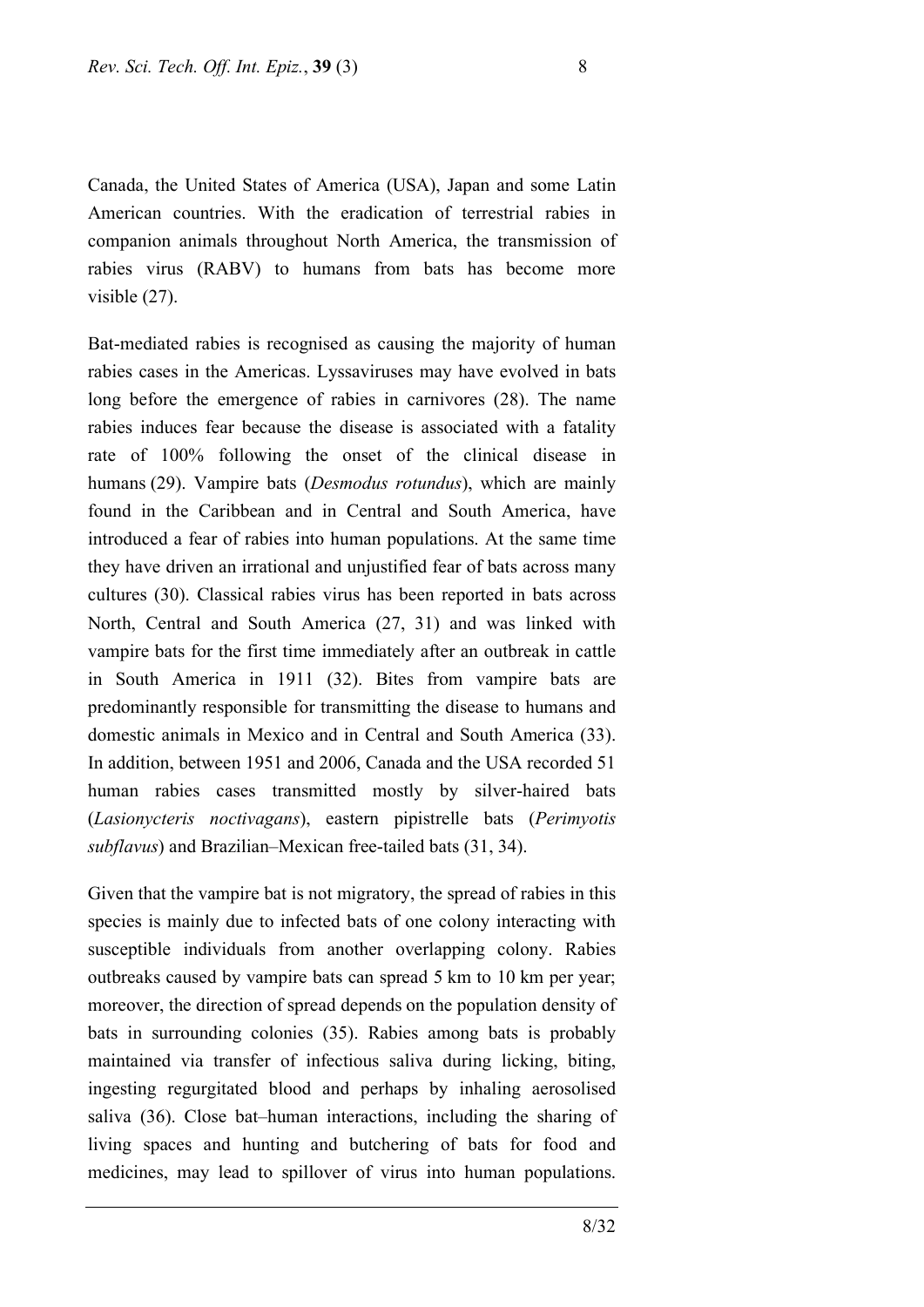Spillover from bats is observed only with RABV in the Americas (37). It is noteworthy that an unvaccinated adolescent has survived, after developing rabies from contact with a bat, with novel therapy known as the 'Milwaukee protocol' (38).

# **Other lyssaviruses related to rabies**

There are seven lyssavirus genotypes, and an additional four novel genotypes recently recorded from bats in Eurasia may be included in this genus (39). Among them, the most widely reported are European bat lyssavirus type 1 (EBLV-1) and European bat lyssavirus type 2 (EBLV-2); they have been frequently detected in serotine bats (*Eptesicus serotinus*) and Daubenton bats (*Myotis daubentonii*), respectively (40). Between 1977 and 2011, a total of 961 cases of bat rabies were reported to the WHO Rabies Bulletin Europe, with the vast majority  $(> 97%)$  being attributed to EBLV-1 mainly from the Netherlands, Denmark and Germany. It is interesting to note that the first EBLV-2 case, reported in the United Kingdom, began a debate on the rabies free status of that country (41, 42). Aravan virus (ARAV), Irkut virus (IRKV), Khujand virus (KHUV) and West Caucasian bat lyssavirus (WCBL) were described following extensive phylogenetic analysis of single isolates of each type from various bat species (43). After the first human case, reported in 1970, another two fatal human infections involving Duvenhage virus (DUVV) have been reported, one in South Africa in 2006 (44) and one in the Netherlands in 2007, in which the patient contracted the infection in Kenya (45). In Africa, Lagos bat virus (LBV) has been isolated from a variety of fruit bat species, one insectivorous bat species, domestic cats, domestic dogs and a water mongoose, but not humans (31). In 1996, Australian bat lyssavirus (ABLV) was first reported in a black flying fox, and a 39 year-old woman died with clinical rabies after being bitten by a yellow-bellied sheath-tail bat (46). Another two human cases have been reported, in a woman scratched and a child bitten by flying foxes.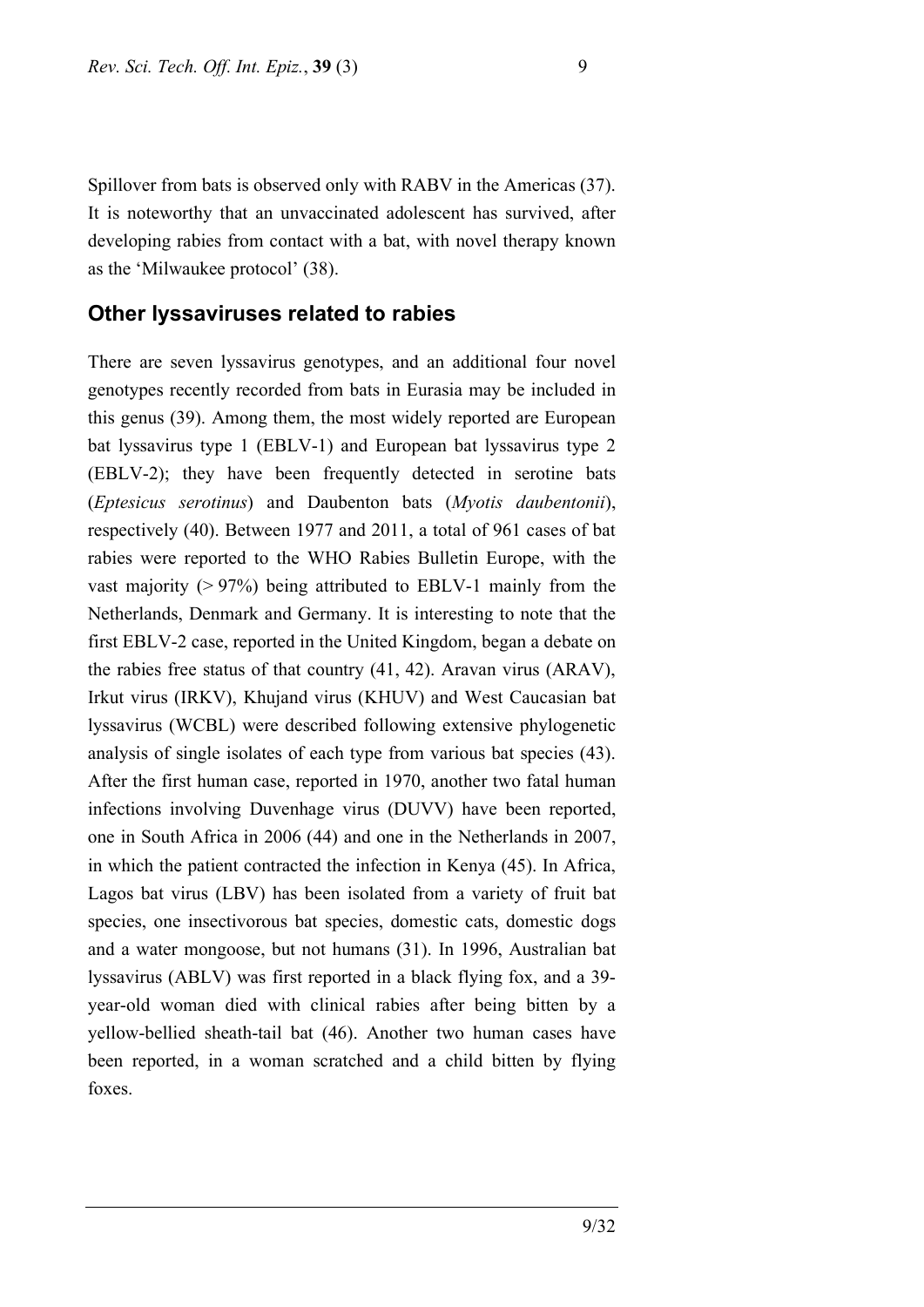#### **Hendra virus (HeV) disease**

Hendra virus is a novel paramyxovirus (genus: *Henipavirus*) responsible for serious illness and death in horses and humans; HeV is endemic in Australia only because of flying foxes. It was first recognised in September 1994 during an outbreak of acute respiratory disease in horses in a place called Hendra, close to Brisbane, Queensland, Australia (47). In this outbreak, 13 of 20 infected horses died or were euthanised; two humans (a horse trainer and a stable hand) who worked closely with the horses became infected, and one died of acute pneumonia (48, 49). The initial name of this novel virus was equine morbillivirus (EMV), but it was later renamed HeV (50). The virus was transmitted to humans through an intermediate equine host from bats of the genus *Pteropus*, which are colloquially referred to as flying foxes (51). There have been 31 documented spillovers of HeV, with a total of 66 recognised equine cases and 7 human cases resulting in 4 human deaths (52). In July 2013, during investigation of HeV infection in a horse near Macksville, New South Wales, Australia, infection was also detected in a dog on the same farm (53). Transmission from horses to humans results from close contact with horses, during post-mortem examination, husbandry and veterinary procedures, and is thought to occur via respiratory droplets, cuts and abrasions of mucous membranes. The mode of transmission of HeV from bats to horses has not been fully explained, but is hypothesised to involve ingestion of contaminated food or contact with contaminated surfaces (54). The virus has been identified in the birthing fluids, placental materials and aborted pups of flying foxes. As HeV is often detected in the urine of wild flying foxes (55), the principal routes of transmission to horses are thought to be via material recently polluted with bat urine or direct transmission (56). Bat urine appears to be the most important source of this virus, with other secretions and excretions (e.g. faeces, nasal and oral secretions) less significant in transmission. The detection of antibodies in flying foxes in Papua New Guinea may be linked to HeV or a similar virus. Transmission of the virus among horses appears to be more likely with horses kept in close proximity; for example, companion horses in stalls have also been infected. No evidence of human to human,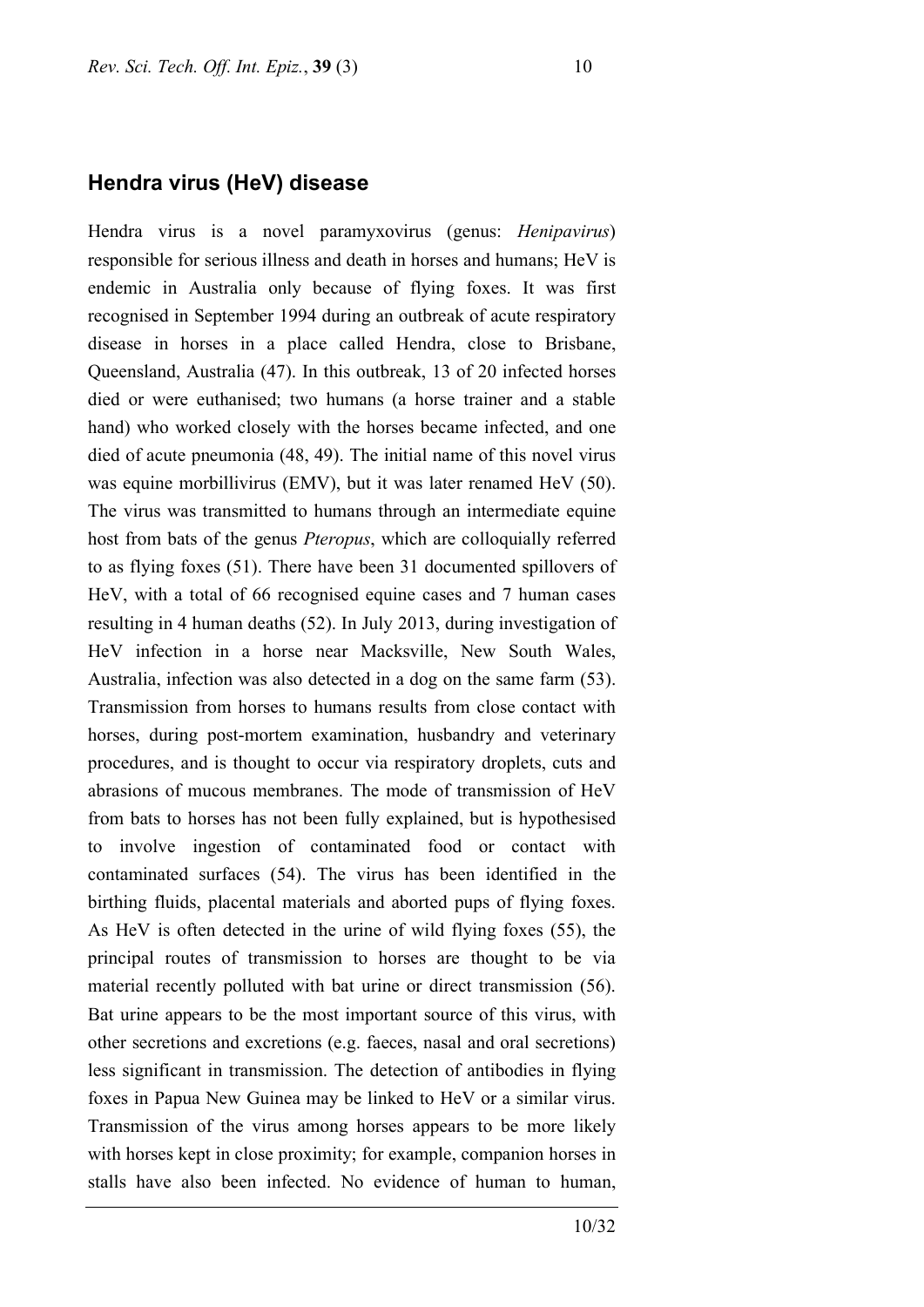human to horse or flying fox to human transmission of HeV has been reported (57).

# **Nipah virus (NiV) disease**

This is the second novel *Henipavirus* recognised within the Paramyxoviridae family to be associated with flying foxes. It was first described between September 1998 and April 1999 in pigs and pig farm workers affected by fever and encephalitis, some with respiratory illness, during a major outbreak in Peninsular Malaysia (58). In March 1999, a team of virologists from the University of Malaya, Kuala Lumpur, Malaysia, isolated a virus from a patient in Sungai Nipah (Nipah River village) and named it Nipah virus (NiV). This outbreak resulted in the death of 105 humans and the culling of more than 1 million pigs (59, 60). A similar outbreak was witnessed in the town of Sikamat, Negri Sembilan state, Malaysia, from December 1998 to January 1999, but the largest outbreak was observed in an adjacent area of Bukit Pelandok, Malaysia, in December 1998 (61). This new disease was initially considered to be Japanese encephalitis (JE), which is generally prevalent in these areas (59). Most of the humans affected in the Malaysian outbreak had a history of direct contact with live pigs, and most were adult male Chinese pig farmers (62). Following importation of infected pigs from the infected area of Malaysia the infection spread to Singapore. Eleven human cases were confirmed in Singapore with one death. Spillover of NiV has not been observed since this time in Malaysia or Singapore. Malaysia has a great variety of bat species, including 13 species of Megachiroptera and 60 species of Microchiroptera; among them, the large flying fox (*Pteropus vampyrus*) and the variable flying fox (*Pteropus hypomelanus*) were found to be natural reservoir hosts for NiV (63).

The disease was also reported in Bangladesh, initially in 2001. The Institute of Epidemiology, Disease Control and Research (IEDCR) in Bangladesh reported on their website, from April 2001 to January 2020, a total of 319 human cases which were found to be positive for NiV in repeated outbreaks, and 225 deaths. In Bangladesh, none of the human cases was connected with disease in pigs, and there was some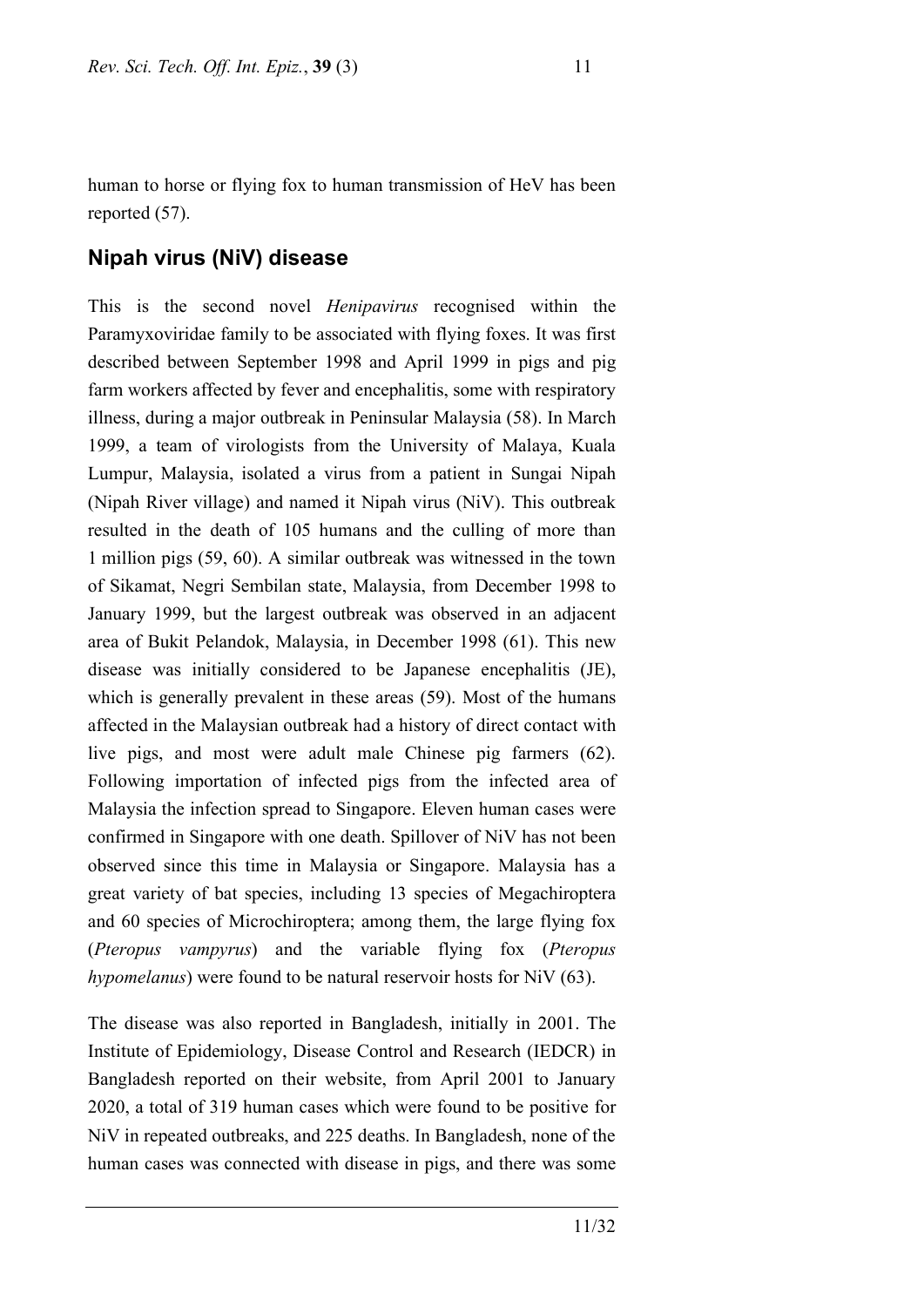evidence suggesting human to human transmission (64). An important epidemiological factor in the transmission of this disease in Bangladesh has been recognised to be the consumption of date palm sap contaminated by bat saliva (65). However, washing of infected corpses before burial according to Islamic custom may be another means of transmission among family members (66). Contact with domestic animals and climbing trees were shown to be less important risk factors for infection (67). The risk of direct human infection with NiV from bats has been shown to be lower than the risk of horizontal transmission once the virus enters the human population (68).

During 2014, a total of 17 laboratory confirmed cases of NiV, with 9 deaths, were reported from the southern part of the Philippines, where horse to human as well as human to human transmission events were observed and flying foxes (*Pteropus* bats) were found to be most likely to be responsible for the infections (69). Since 2001, three outbreaks of NiV have been reported in India, where the first outbreak was in Siliguri, West Bengal state, with a total of 66 confirmed cases and 45 deaths. The second outbreak, in 2007, was in Nadia district in the same state (70), with a total of 30 confirmed cases and 5 deaths. The third and final outbreak, in May 2018, was noted in Kozhikode and Malappuram districts of Kerala, with 17 deaths and a total of 35 confirmed cases (71). The 2018 outbreak originated in three members of a family who died after cleaning an old deep well inhabited by bats.

# **Cedar virus (CedPV) disease**

A non-pathogenic *Henipavirus* species was identified in urine samples from *Pteropus alecto* and *Pteropus poliocephalus* in Australia in 2012. It seems to have low pathogenicity and failed to produce clinical signs in laboratory animal species (72).

# **Menangle virus (MenPV) disease**

In 1997, this paramyxovirus of pteropid bats was identified in stillborn piglets during the study of a severe outbreak of reproductive disease on a pig farm in New South Wales, Australia. Two humans who had a history of close contact with infected pigs were shown to have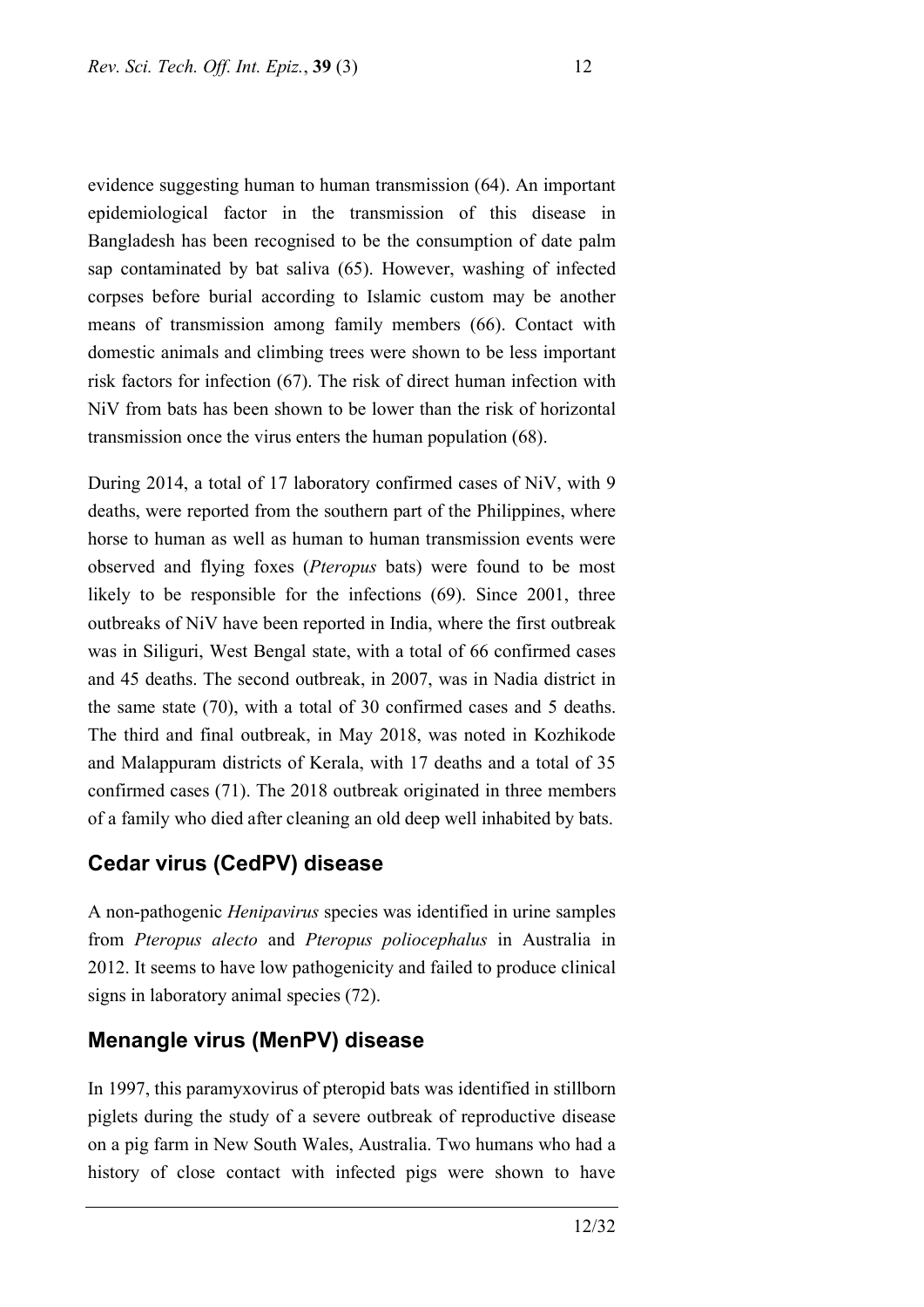neutralising antibodies to Menangle virus during the serological investigation (73).

### **Tioman virus (TioPV) disease**

A novel paramyxovirus was identified during the search for the reservoir host of NiV on Tioman Island, off the eastern coast of Peninsular Malaysia (74). Pigs are reported to be susceptible to Tioman virus and neutralising antibodies to this virus have been identified in humans, suggesting prior exposure to or infection with the virus (75).

#### **Ebolavirus (EBOV) disease**

This virus belongs to the family Filoviridae of negative-stranded RNA viruses; the genus *Ebolavirus* causes life-threatening disease with mortality rates ranging between 30% and 90% and is endemic in regions of West and Equatorial Africa (76). It is also known as Ebola haemorrhagic fever as the disease is mainly characterised by abnormal bleeding both internally and externally. The name 'Ebola' is derived from a river in the Democratic Republic of the Congo (DRC, previously Zaire) in Africa, where it was first documented in 1976 (77). Ebola haemorrhagic fever is caused by any of five genetically distinct viruses: Zaire Ebolavirus (ZEBOV or EBOV), Sudan Ebolavirus (SEBOV or SUDV), Ivoire Ebolavirus (Taï Forest Ebolavirus, TAFV), Bundibugyo Ebolavirus (BDBV) and Reston Ebolavirus (REBOV or RESTV) (78). Human infection is mainly associated with Bundibugyo, Sudan and Zaire Ebolaviruses, which are responsible for different outbreaks, but Zaire Ebolavirus has been found to be a serious hazard to both human and non-human primates in Sub-Saharan Africa. Ivoire Ebolavirus was confirmed in Côte d'Ivoire in only one human case, which was non-fatal; the patient had a history of travelling from Liberia to Sierra Leone (79). Reston Ebolavirus is considered to be non-pathogenic to humans but pathogenic to non-human primates (monkeys, gorillas and chimpanzees) and has been isolated from pigs with porcine reproductive and respiratory disease (76). Some Ebolaviruses circulate among fruit bats (*Hypsignathus monstrosus*, *Epomops franqueti* and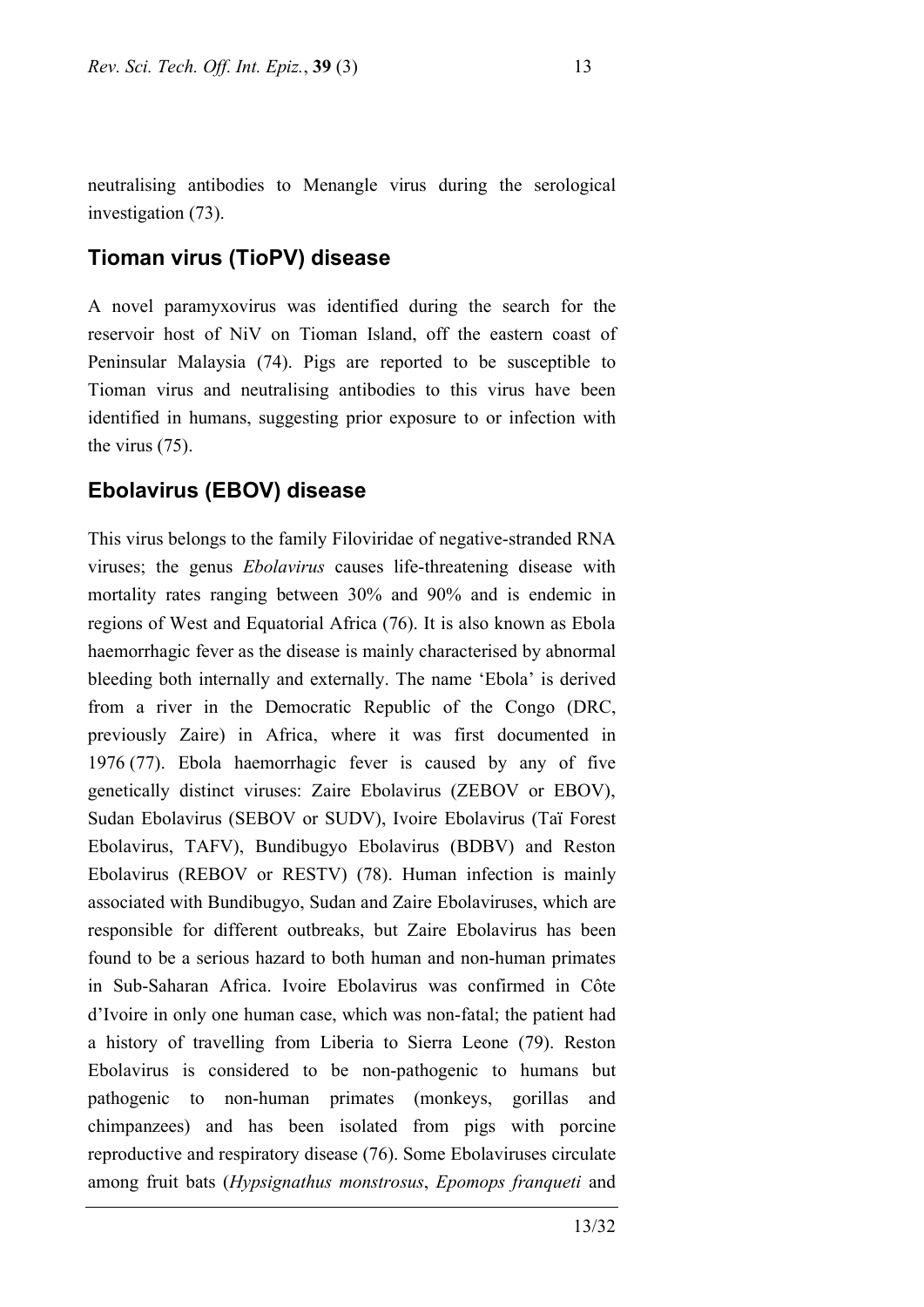*Myonycteris torquate*) (80), from which these viruses may be transmitted to their intermediate hosts, non-human primates, so that bats and simians may act as sources of infection during handling or consumption by humans. Human to human transmission is possible through direct contact with mucus, saliva, urine, vomit, faeces, breast milk, sweat, tears, semen and infected live or dead human bodies (81). Sexual transmission has been reported to occur from recovered patients. In Ebolavirus disease outbreaks, the following death rates have been reported: 88% in 1976, 81% in 1995, 73% in 1996, 80% in 2001–2002 and 90% in 2003. The most devastating outbreak was reported in West Africa between 2014 and 2016, where more than 20,000 cases were reported, with the deaths of over 11,000 people giving a case fatality rate ranging between 28% and 74.2% (82). Since the first outbreak, more than 20 documented outbreaks of Ebola disease have been reported in Sub-Saharan Africa, predominantly in Sudan, DRC, Uganda and Gabon. Ebolavirus disease outbreaks have generally been confined to African countries, with some spread to adjacent countries. During the latest outbreak, in January 2020, a total of 12 cases were reported in DRC. The disease has also been reported in Spain (one confirmed case) and the USA (four confirmed case), though the patients had a history of travel in African countries with a link to the large West African outbreak (83).

### **Marburg virus (MARV) disease**

This infectious agent was first observed in August 1967, when laboratory workers were infected in Marburg and Frankfurt, Germany and Belgrade, Serbia. It is a member of the Filoviridae family, which includes the genera *Ebolavirus*, *Marburgvirus*, *Striavirus*, *Cuevavirus* and *Thamnovirus* (84). African green monkeys (*Chlorocebus aethiops*) that had been imported from Uganda to Marburg, Frankfurt and Belgrade were the source of the infection. Egyptian fruit bats (*Rousettus aegyptiacus*) act as the main natural reservoir host (85), although several bat species have been recognised as hosts of filoviruses. In the second episode, in 1975, the primary human case was in a young Australian, who was hospitalised in Johannesburg, South Africa, after travelling throughout Zimbabwe; the isolated virus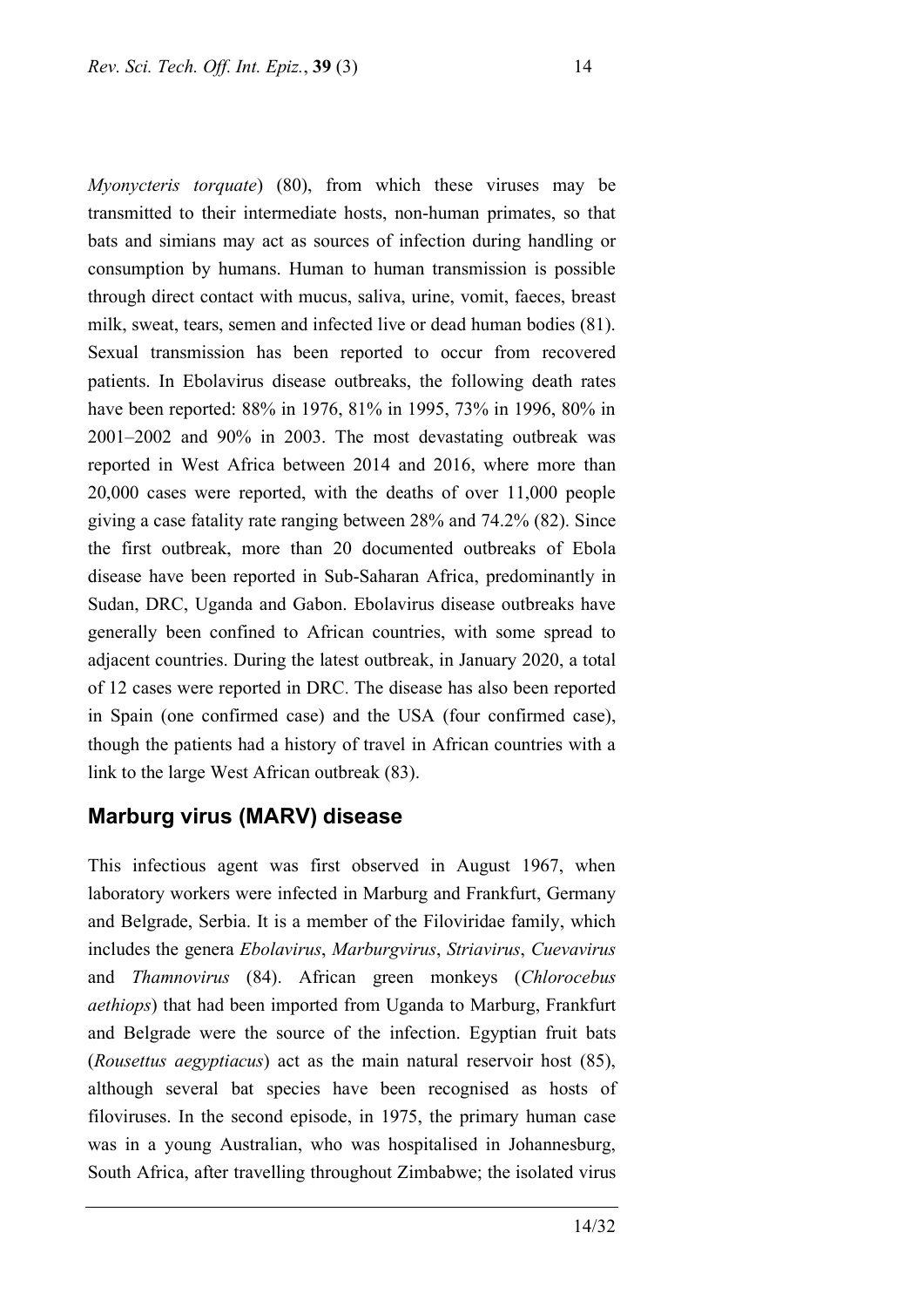was similar to that reported in Germany. The disease has also been reported in Kenya, first in 1980 and subsequently in 1987 (85).

# **Severe acute respiratory syndrome coronavirus (SARS-CoV) disease**

This virus belongs to the genus *Coronavirus* in the family Coronaviridae, which comprises pleomorphic, enveloped, positive sense and single-stranded RNA viruses with a nucleocapsid of helical symmetry. In November 2002, the first known case was reported in Foshan, Guangdong Province, People's Republic of China (China). A pandemic (involving 33 countries) started in November 2002 and was brought under control in July 2003, involving 8,422 cases and 916 fatalities (86, 87). In March 2003, a novel coronavirus, SARS-CoV, was identified from sequences obtained from patients with severe acute respiratory syndrome (SARS) (88). Restaurant workers handling wild animals as exotic food in Guangdong Province were reported to have been early cases (89). A virus similar to SARS-CoV was isolated from Himalayan palm civets (*Paguma larvata*) and racoon dogs (*Nyctereutes procyonoides*) sampled from marketplaces. After that, the palm civet caught the attention of the scientific community because sporadic primary cases occurred in persons associated with restaurants in which palm civet meat was prepared and consumed (90). Moreover, when culling of palm civets in Guangdong marketplace was performed as a preventive measure, a dramatic reduction in cases was noticed after the winter of 2003–2004, which suggested that these animals were the source of the spillover. In addition, SARS-CoV was reported in cats, red foxes and Chinese ferret badgers (antibodies only) sampled in marketplaces.

Viruses similar to SARS-CoV have been isolated from several bat species, predominately horseshoe bats (genus *Rhinolophus*), which act as natural reservoirs. The appearance of a zoonotic virus from a wild animal reservoir involves four factors: *a)* interspecies contact, *b)* cross-species virus transmission (spillover), *c)* virus adaptation in the spillover species and *d)* constant transmission. All these factors were thought to be present during SARS outbreaks and helped to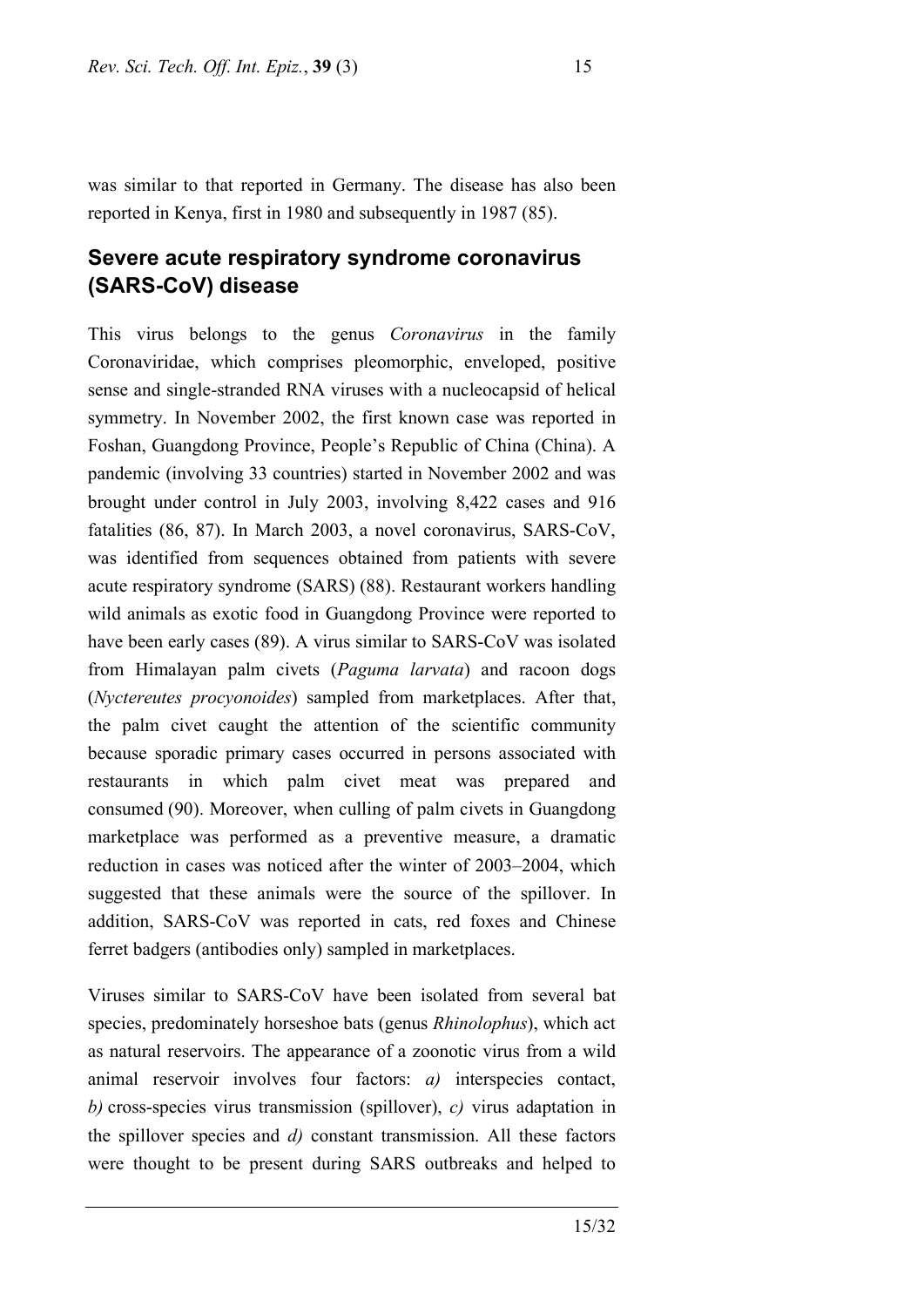spread the infection rapidly to several countries (91). After the abrupt ending of the SARS-CoV pandemic in July 2003, no human cases have been detected in the past 18 years.

# **Middle East respiratory syndrome coronavirus (MERS-CoV) disease**

In April 2012, Middle East respiratory syndrome coronavirus (MERS-CoV), a deadly zoonotic pathogen, was first identified in a lung sample from an adult human patient hospitalised in Jeddah, Saudi Arabia who had severe pneumonia and died of multi-organ failure. Between April 2012 and the end of December 2019, MERS-CoV infection was associated with 858 deaths among 2,499 confirmed human cases in 27 countries (92), but the majority were documented in Saudi Arabia (2,106 cases, 780 deaths). The MERS-CoV is closely related to coronaviruses found in Asiatic bats, suggesting that bats may be a reservoir of MERS-CoV, although no evidence of antibodies to MERS-CoV has been found in bats (93). Dromedary camels act as the intermediate hosts of MERS-CoV but the evolutionary path is not clear (94). In 2013, a camel was reported to have developed clinical signs of MERS-CoV, displaying fever and rhinorrhoea, although bats are supposed to be carriers that show no clinical signs of the disease. Human to human transmission is observed but is limited to close contacts and family members, or associated with nosocomial infection (95). Camel to human transmission of MERS-CoV has been documented in Saudi Arabia. Multiple disease transmission events may result from intensive camel rearing and the large camel trade (roughly 77,000 live camels are transported each year between countries, mainly from Somalia to the Gulf region).

# **Severe acute respiratory syndrome coronavirus 2 (SARS-CoV-2) disease**

The 2019 novel coronavirus (2019-nCoV), now called SARS-CoV-2, spread from its origin in Wuhan City, Hubei Province, China to the rest of the world (96). On 11 February 2020, it was renamed SARS-CoV-2 and the disease caused by this virus was called 'coronavirus disease 2019' (COVID-19). Compared with SARS-CoV and MERS-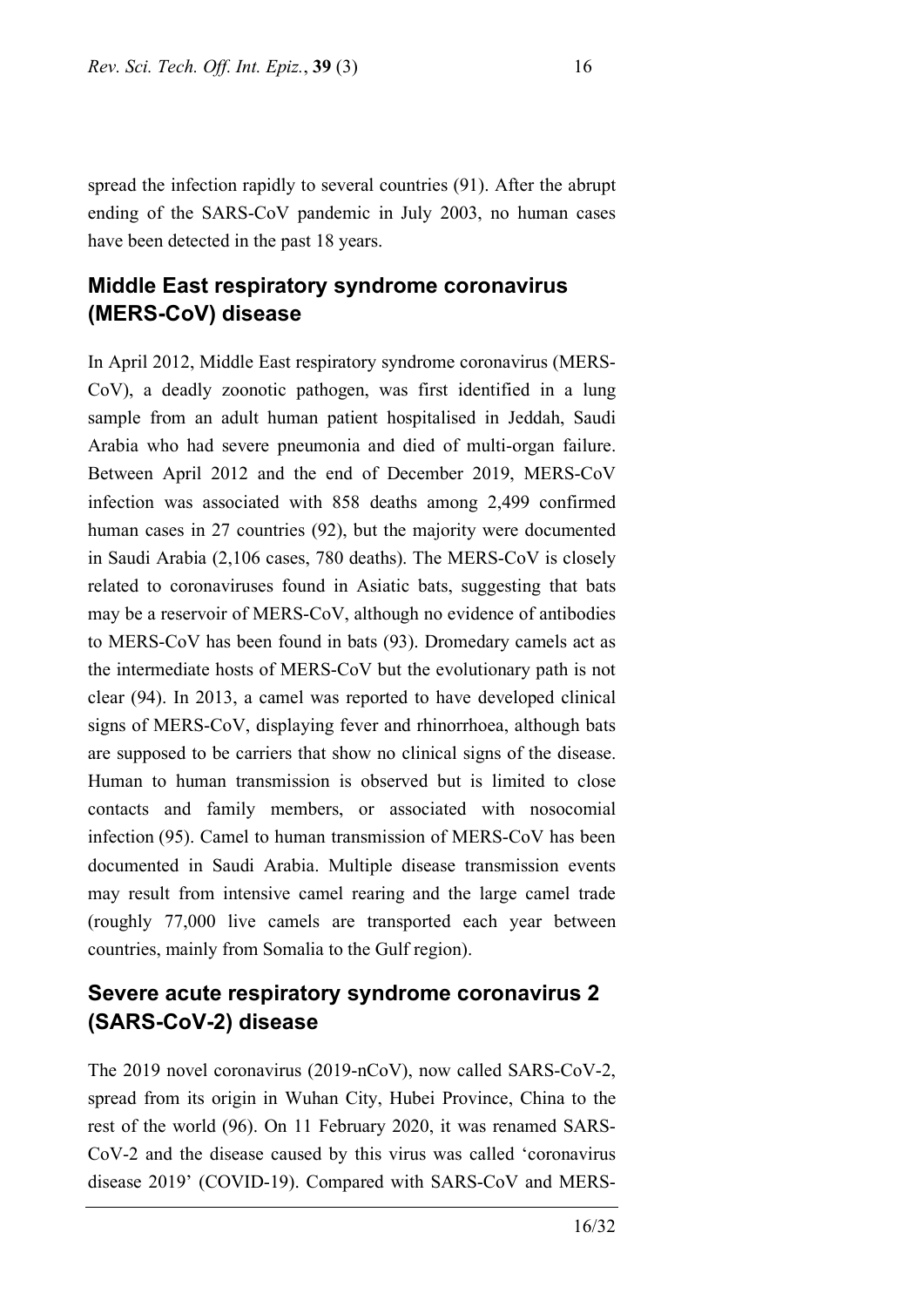CoV, this virus has higher transmissibility and infectivity, despite a low mortality rate; the mortality rates of SARS-CoV and MERS-CoV were about 10% and 35%, respectively (97). The first case of pneumonia associated with SARS-CoV-2 was detected on 12 December 2019, and influenza and other coronaviruses were ruled out by laboratory testing (98). Many of the initial cases had a common exposure to the Huanan wholesale seafood market, which also used to trade live wild animals. On 22 January 2020, it was declared that the novel CoV may have originated from wild bats and the novel virus was found to be a Group 2 *Betacoronavirus*; this group also contains SARS-associated coronavirus. With the similarity of SARS-CoV-2 to bat SARS-CoV-like coronaviruses, it was suspected that bats act as reservoir hosts for its progenitor while pangolins (not proven) and snakes (very unlikely) were suggested but not confirmed to be the intermediate hosts (99). The Chinese Lunar New Year holiday, which coincided with the emergence of COVID-19, is the most celebratory time of year in China, during which an immense number of human movements (nearly 3.11 million people) take place as individuals travel back to their hometowns. On 11 March 2020, WHO declared the novel coronavirus outbreak, COVID-19, to be a pandemic. On 6 April 2021, 219 countries and territories had been affected, with a total of 131,487,572 human SARS-CoV-2 cases and more than 2,857,702 fatalities reported worldwide (100). The main route of transmission of the disease appears to be human to human transmission via droplets or by direct contact, and the infection has been estimated to have an average incubation period of 6.4 days (101). A Pomeranian dog from Hong Kong, a cat from Belgium and one tiger in a zoo in New York have been confirmed with COVID-19 to date, all contaminated by infected human beings.

### **Conclusion**

From horror films to tabloid pages, symbolic images of bats are used to stimulate fear. However, bats are not our foes, as they play a significant role in many environments around the globe and the authors have a long history of co-existence with bats, in caves, huts, and log cabins. Many humans in Africa, Asia, the Pacific and Indian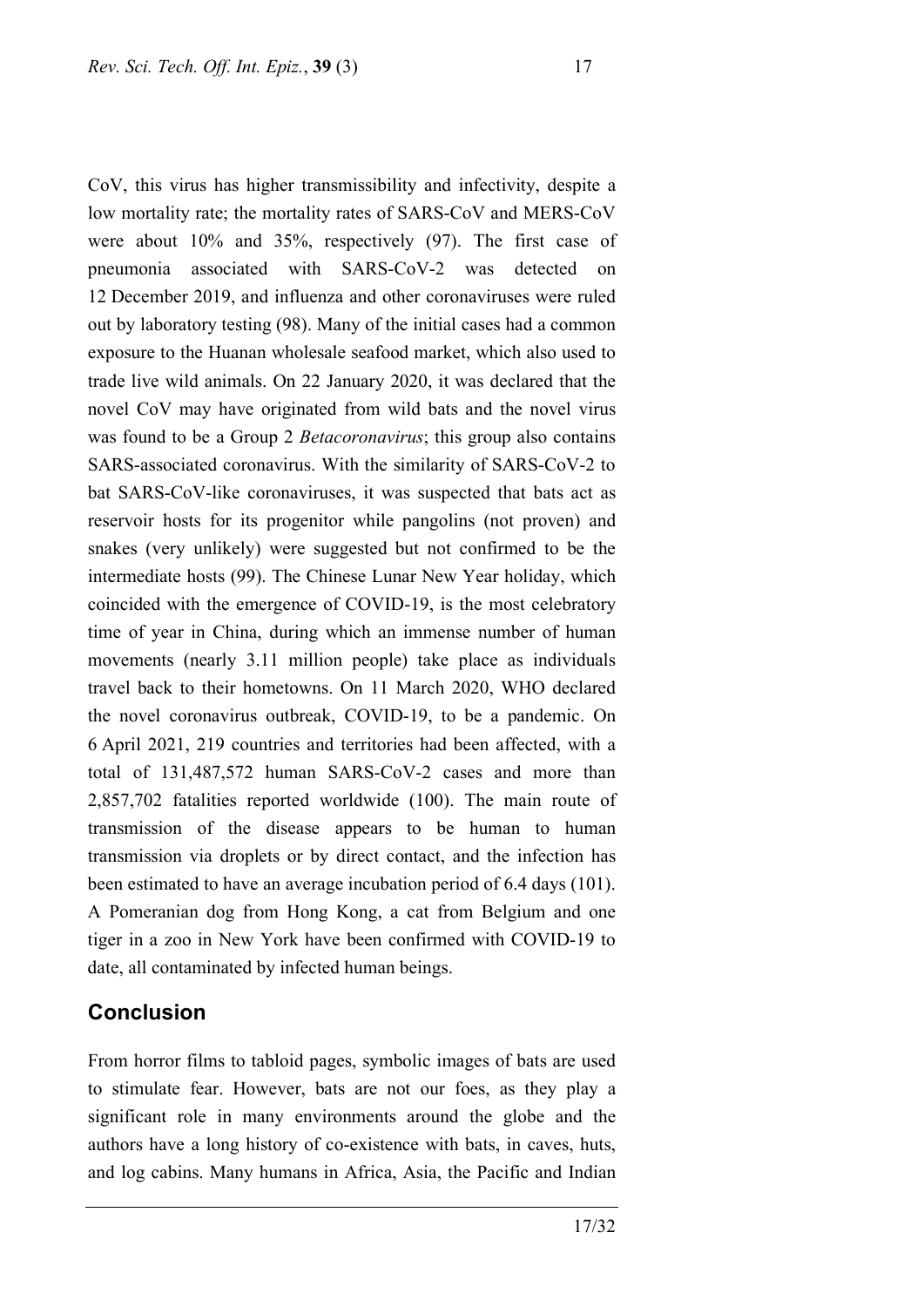Ocean Islands still hunt bats for food. Pollination of some plants depends partially or solely on various bats, while others help to control pests by eating insects. Bats act as seed dispersers and agents of re-forestation when seeds of the fruits they ingest are excreted in their faeces. Moreover, the guano of bats is used as fertiliser and in the manufacture of soaps, antibiotics and gasohol. Bats are an important part of our natural wildlife in which they play a significant role to maintain ecology as well as diversity. Although bats are the reservoir hosts of a variety of zoonotic pathogens, they differ from other mammalian reservoir hosts in their unique ability to fly, diverse lifestyles, long lifespan and low fecundity rate. On the one hand, bats are penetrating into human-dominated sites to find alternative food sources, owing to reduced habitat availability; on the other hand, the human habit of consuming bush meat, including bats, is aggravating the situation. As a result, the likelihood of spillover and direct transmission of emerging diseases is increasing with time. This narrative review has collated the latest available information in relation to bat ecology and emerging and re-emerging bat-borne viral zoonotic diseases from diverse sources, with the hope of supplementing the knowledge of public health professionals, researchers, academics, ecologists and similar stakeholders about this important partner in our planetary ecology. Unified attitudes, including in public health, ecology, and conservation biology, are desirable in understanding, combatting and preventing emergent diseases in bats.

#### Acknowledgement

The authors express their sincere gratitude to the Honorable Vice Chancellor, West Bengal University of Animal and Fishery Sciences.

# **References**

1. Allen T., Murray K.A., Zambrana-Torrelio C., Morse S.S., Rondinini C., Di Marco M., Breit N., Olival K.J. & Daszak P. (2017). – Global hotspots and correlates of emerging zoonotic diseases. *Nat. Commun.*, **8** (1), 1124. [https://doi.org/10.1038/s41467-](https://doi.org/10.1038/s41467-017-00923-8) [017-00923-8.](https://doi.org/10.1038/s41467-017-00923-8)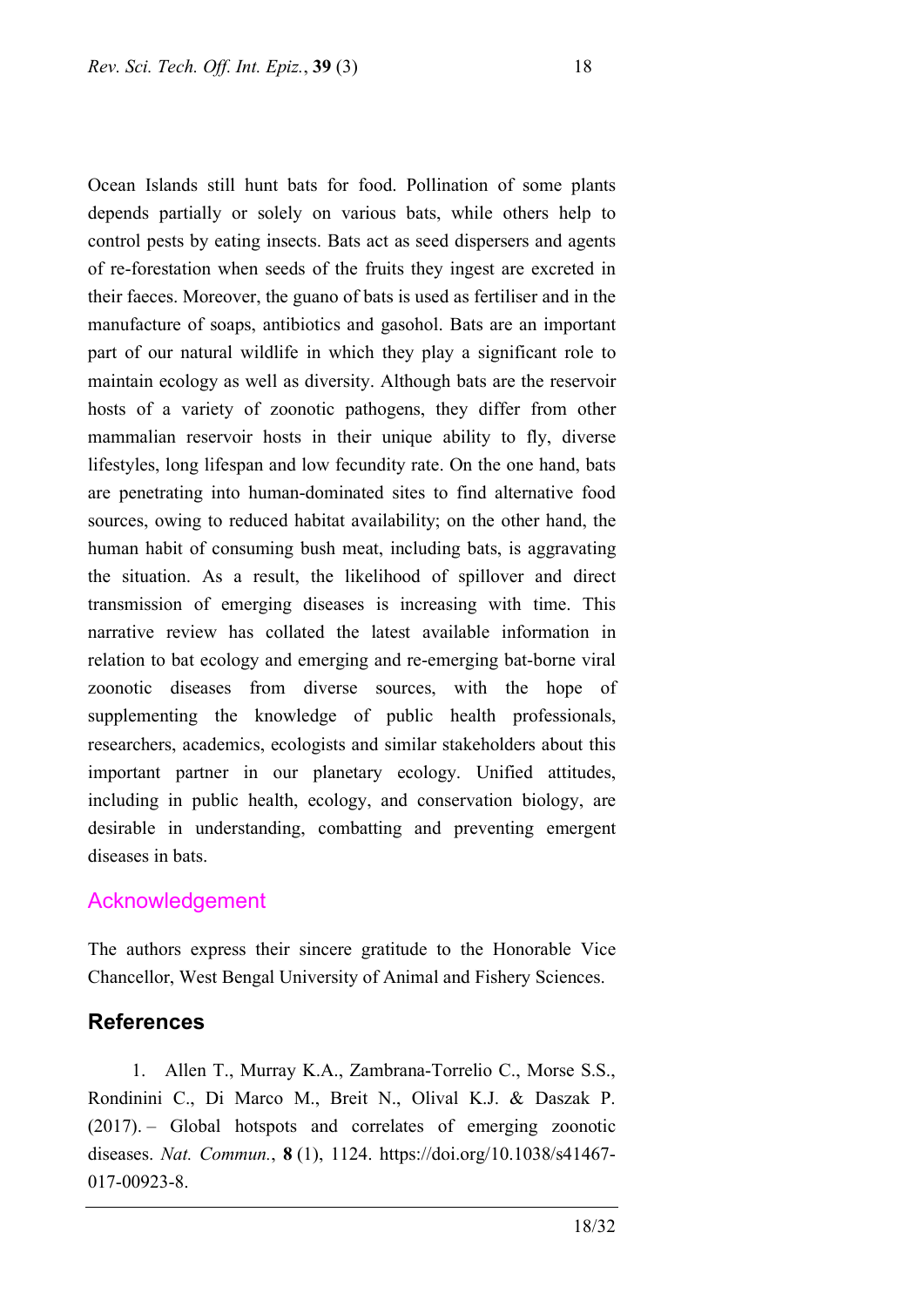2. Burgin C.J., Colella J.P., Kahn P.L. & Upham N.S. (2018). – How many species of mammals are there? *J. Mammal.*, **99** (1), 1–14. https://doi.org/10.1093/jmammal/gyx147.

3. Reeder D.M., Helgen K.M. & Wilson D.E. (2007). – Global trends and biases in new mammal species discoveries. *Occas. Pap. Tex. Tech Univ. Mus.*, **269**, 36 pp. https://doi.org/10.5962/bhl.title.156951.

4. Fenton M.B. & Simmons N.B. (2015). – Bats: A World of Science and Mystery. University of Chicago Press, Chicago, United States of America, 240 pp. https://doi.org/10.7208/chicago/9780226065267.001.0001.

5. Calisher C.H., Childs J.E., Field H.E., Holmes K.V. & Schountz T. (2006). – Bats: important reservoir hosts of emerging viruses. *Clin. Microbiol. Rev.*, **19** (3), 531–545. https://doi.org/10.1128/CMR.00017-06.

6. Wang L.-F., Walker P.J. & Poon L.L.M. (2011). – Mass extinctions, biodiversity and mitochondrial function: are bats 'special' as reservoirs for emerging viruses? *Curr. Opin. Virol.*, **1** (6), 649–657. https://doi.org/10.1016/j.coviro.2011.10.013.

7. Hill J.E. & Smith J.D. (1984). – Bats: A Natural History. University of Texas Press, Austin, United States of America, 243 pp.

8. Holland R.A. (2007). – Orientation and navigation in bats: known unknowns or unknown unknowns? *Behav. Ecol. SocioBiol.*, **61** (5), 653–660. https://doi.org/10.1007/s00265-006-0297-7.

9. Wilson D.E. (1997). – Bats in Question: The Smithsonian Answer Book. Smithsonian Institution Press, Washington, DC, United States of America, 168 pp.

10. Fenton M.B. & Crerar L.M. (1984). – Cervical vertebrae in relation to roosting posture in bats. *J. Mammal.*, **65** (3), 395–403. https://doi.org/10.2307/1381085.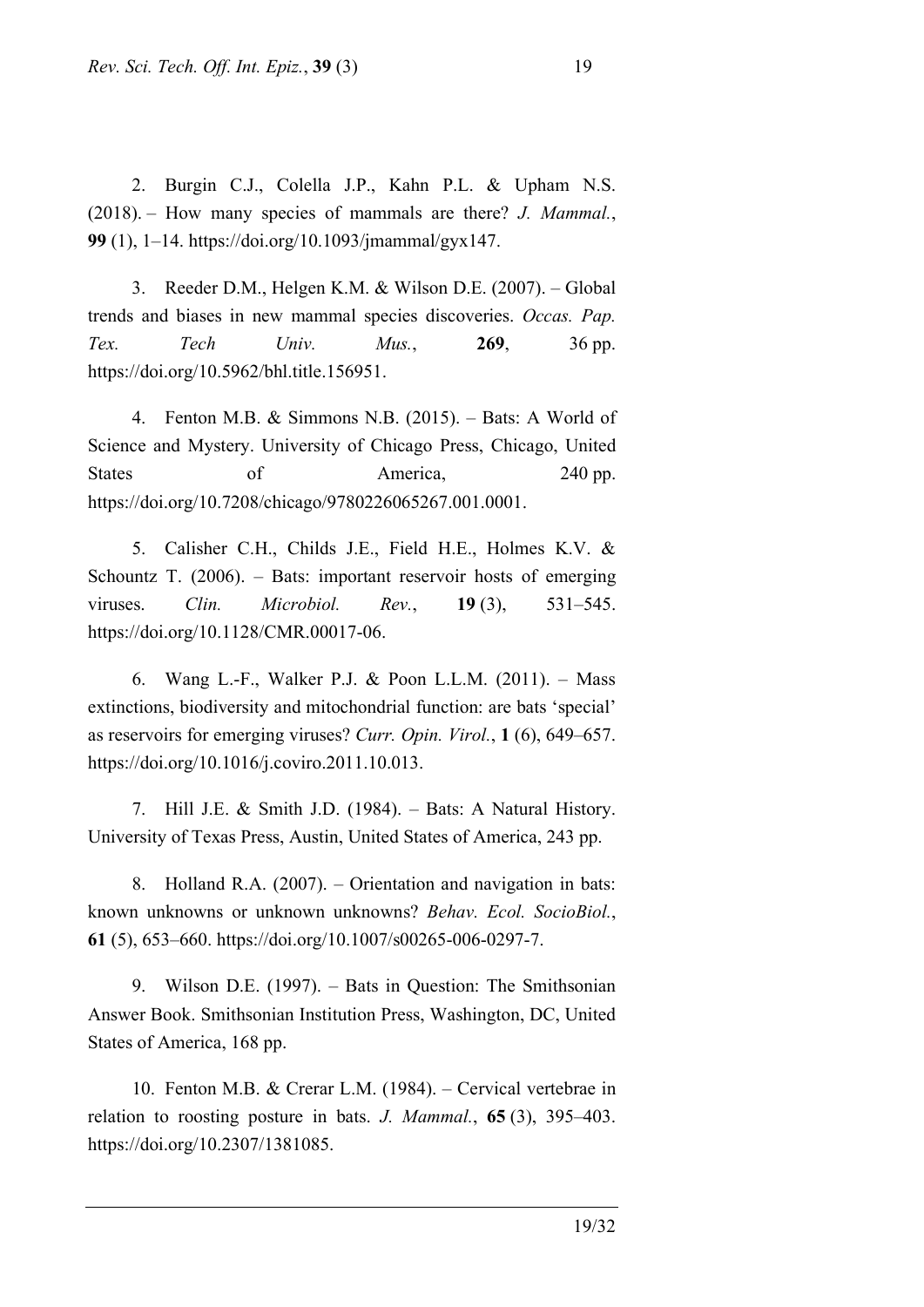11. Podlutsky A.J., Khritankov A.M., Ovodov N.D. & Austad S.N. (2005). – A new field record for bat longevity. *J. Gerontol. A Biol. Sci. Med. Sci.*, **60** (11), 1366–1368. https://doi.org/10.1093/gerona/60.11.1366.

12. Olival K.J., Hosseini P.R., Zambrana-Torrelio C., Ross N., Bogich T.L. & Daszak P. (2017). – Host and viral traits predict zoonotic spillover from mammals. *Nature*, **546** (7660), 646–650. https://doi.org/10.1038/nature22975.

13. Mollentze N. & Streicker D.G. (2020). – Viral zoonotic risk is homogenous among taxonomic orders of mammalian and avian reservoir hosts. *Proc. Natl Acad. Sci. USA*, **117** (17), 9423–9430. https://doi.org/10.1073/pnas.1919176117.

14. Schountz T., Baker M.L., Butler J. & Munster V. (2017). – Immunological control of viral infections in bats and the emergence of viruses highly pathogenic to humans. *Front. Immunol.*, **8**, 1098. https://doi.org/10.3389/fimmu.2017.01098.

15. O'Shea T.J., Cryan P.M., Cunningham A.A., Fooks A.R., Hayman D.T.S., Luis A.D., Peel A.J., Plowright R.K. & Wood J.L.N. (2014). – Bat flight and zoonotic viruses. *Emerg. Infect. Dis.*, **20** (5), 741–745. https://doi.org/10.3201/eid2005.130539.

16. Zhang G., Cowled C. […] & Wang J. (2013). – Comparative analysis of bat genomes provides insight into the evolution of flight and immunity. *Science*, **339** (6118), 456–460. https://doi.org/10.1126/science.1230835.

17. Gorbunova V., Seluanov A. & Kennedy B.K. (2020). – The world goes bats: living longer and tolerating viruses. *Cell Metab.*, **32** (1), 31–43. https://doi.org/10.1016/j.cmet.2020.06.013.

18. Escalera‐Zamudio M., Zepeda‐Mendoza M.L., Loza‐Rubio E., Rojas‐Anaya E., Méndez‐Ojeda M.L., Arias C.F. & Greenwood A.D. (2015). – The evolution of bat nucleic acid-sensing toll-like receptors. *Mol. Ecol.*, **24** (23), 5899–5909. https://doi.org/10.1111/mec.13431.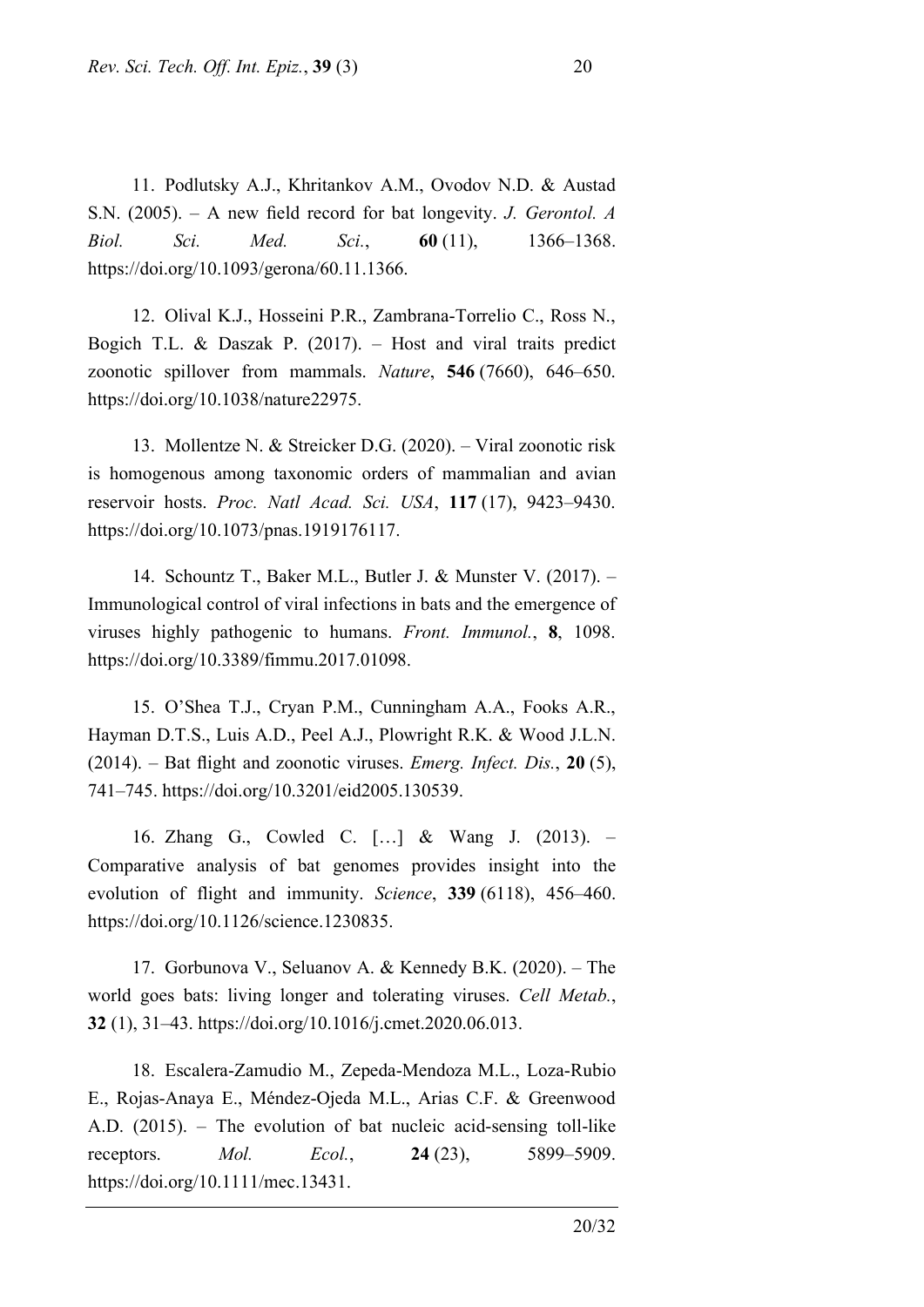19. He X., Korytář T., Schatz J., Freuling C.M., Müller T. & Köllner B. (2014). – Anti-lyssaviral activity of interferons  $\kappa$  and  $\omega$ from the serotine bat, *Eptesicus serotinus*. *J. Virol.*, **88** (10), 5444–5454. https://doi.org/10.1128/JVI.03403-13.

20. Stockmaier S., Dechmann D.K.N., Page R.A. & O'Mara M.T. (2015). – No fever and leucocytosis in response to a lipopolysaccharide challenge in an insectivorous bat. *Biol. Lett.*, **11** (9), 20150576. https://doi.org/10.1098/rsbl.2015.0576.

21. Moratelli R. & Calisher C.H. (2015). – Bats and zoonotic viruses: can we confidently link bats with emerging deadly viruses? *Mem. Inst. Oswaldo Cruz*, **110** (1), 1–22. https://doi.org/10.1590/0074-02760150048.

22. Luis A.D., Hayman D.T.S. […] & Webb C.T. (2013). – A comparison of bats and rodents as reservoirs of zoonotic viruses: are bats special? *Proc. R. Soc. B Biol. Sci.*, **280** (1756), 20122753. https://doi.org/10.1098/rspb.2012.2753.

23. Ceballos G. & Ehrlich P.R. (2006). – Global mammal distributions, biodiversity hotspots, and conservation. *Proc. Natl Acad. Sci. USA*, **103** (51), 19374–19379. https://doi.org/10.1073/pnas.0609334103.

24. Barr J., Smith C. […] & Wang L.-F. (2015). – Isolation of multiple novel paramyxoviruses from pteropid bat urine. *J. Gen. Virol.*, **96** (1), 24–29. https://doi.org/10.1099/vir.0.068106-0.

25. Wood J.L.N., Leach M. […] & Cunningham A.A. (2012). – A framework for the study of zoonotic disease emergence and its drivers: spillover of bat pathogens as a case study. *Philos. Trans. R. Soc. B Biol. Sci.*, **367** (1604), 2881–2892. https://doi.org/10.1098/rstb.2012.0228.

26. Amarasinghe G.K., Ayllón M.A. […] & Kuhn J.H. (2019). – Taxonomy of the order *Mononegavirales*: update 2019. *Arch. Virol.*, **164** (7), 1967–1980. https://doi.org/10.1007/s00705-019-04247-4.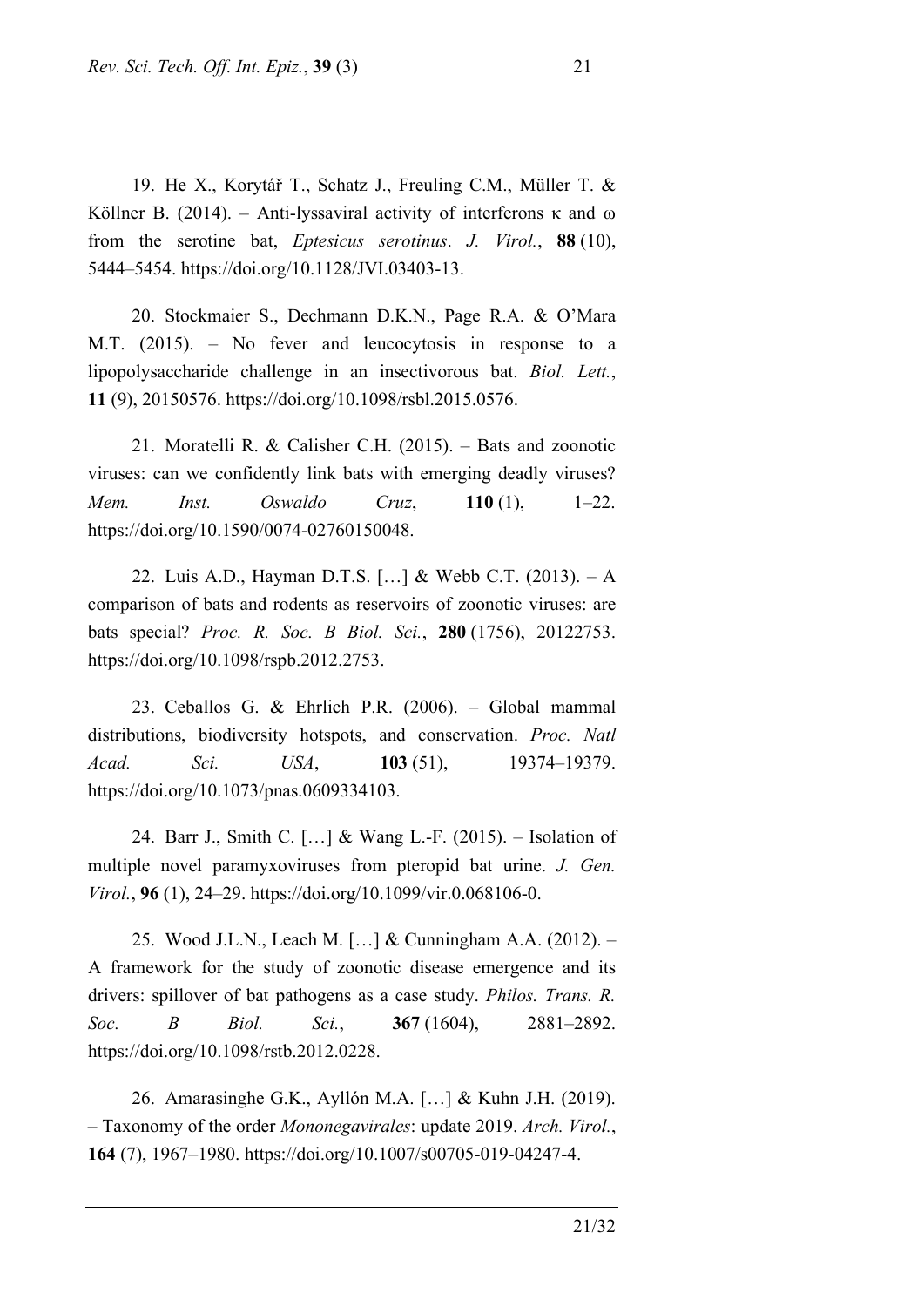27. Kuzmin I.V., Bozick B., Guagliardo S.A., Kunkel R., Shak J.R., Tong S. & Rupprecht C.E. (2011). – Bats, emerging infectious diseases, and the rabies paradigm revisited. *Emerg. Health Threats J.*, **4** (1), 7159. https://doi.org/10.3402/ehtj.v4i0.7159.

28. Delmas O., Holmes E.C., Talbi C., Larrous F., Dacheux L., Bouchier C. & Bourhy H. (2008). – Genomic diversity and evolution of the lyssaviruses. *PLoS ONE*, **3** (4), e2057. https://doi.org/10.1371/journal.pone.0002057.

29. Fooks A.R., Banyard A.C., Horton D.L., Johnson N., McElhinney L.M. & Jackson A.C. (2014). – Current status of rabies and prospects for elimination. *Lancet*, **384** (9951), 1389–1399. https://doi.org/10.1016/S0140-6736(13)62707-5.

30. Shipley R., Wright E., Selden D., Wu G., Aegerter J., Fooks A.R. & Banyard A.C. (2019). – Bats and viruses: emergence of novel lyssaviruses and association of bats with viral zoonoses in the EU. *Trop. Med. Infect. Dis.*, **4** (1), 31. https://doi.org/10.3390/tropicalmed4010031.

31. Banyard A.C., Hayman D., Johnson N., McElhinney L. & Fooks A.R. (2011). – Bats and lyssaviruses. *Adv. Virus Res.*, **79**, 239–289. https://doi.org/10.1016/B978-0-12-387040-7.00012-3.

32. Carini A. (1911). – About one large epizootie of rabies [in French]. *Ann. Inst. Pasteur (Paris)*, **25**, 843–846.

33. Ruiz M. & Briones Chávez C. (2010). – Rabies in Latin America. *Neurol. Res.*, **32** (3), 272–277. https://doi.org/10.1179/016164110X12645013284257.

34. Constantine D.G. & Blehert D.S. (2009). – Bat rabies and other lyssavirus infections. Circular 1329. United States Geological Survey (USGS), Reston, United States of America, 68 pp. [https://doi.org/10.3133/cir1329.](https://doi.org/10.3133/cir1329)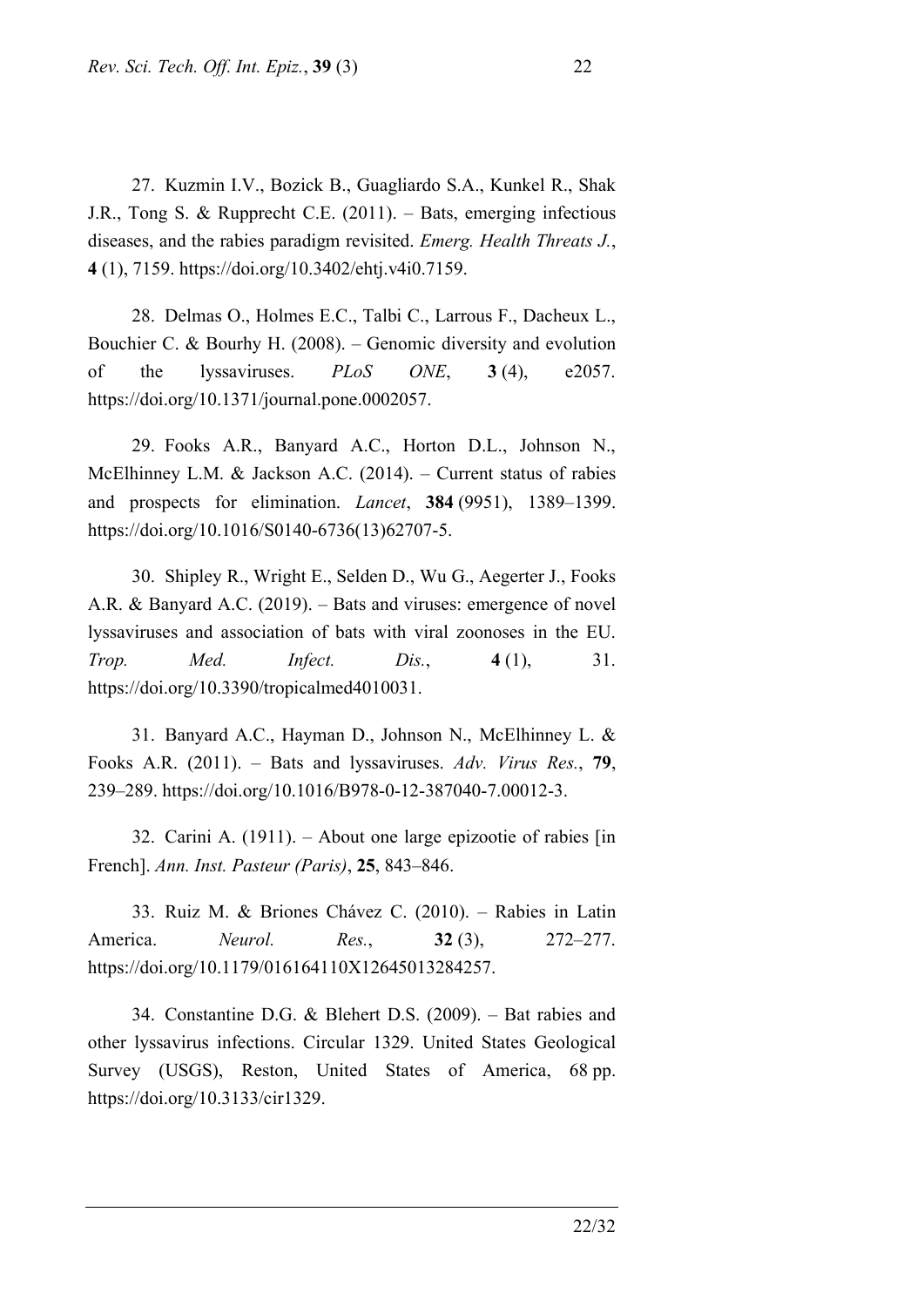CRC Press, Boca Raton, United States of America, 215–224. https://doi.org/10.1201/9781351074919-15. 36. Constantine D.G. (1988). – Transmission of pathogenic microorganisms by vampire bats. *In* Natural History of Vampire Bats (A.M. Greenhall & U. Schmidt, eds). 1st Ed. CRC Press, Boca Raton,

United States of America, 167–189. https://doi.org/10.1201/9781351074919-12.

37. Wallace R.M., Gilbert A., Slate D., Chipman R., Singh A., Wedd C. & Blanton J.D. (2014). – Right place, wrong species: a 20 year review of rabies virus cross species transmission among terrestrial mammals in the United States. *PLoS ONE*, **9** (10), e107539. https://doi.org/10.1371/journal.pone.0107539.

38. Willoughby Jr. R.E., Tieves K.S., Hoffman G.M., Ghanayem N.S., Amlie-Lefond C.M., Schwabe M.J., Chusid M.J. & Rupprecht C.E. (2005). – Survival after treatment of rabies with induction of coma. *N. Engl. J. Med.*, **352** (24), 2508–2514. https://doi.org/10.1056/NEJMoa050382.

39. Hanlon C.A., Kuzmin I.V., Blanton J.D., Weldon W.C., Manangan J.S. & Rupprecht C.E. (2005). – Efficacy of rabies biologics against new lyssaviruses from Eurasia. *Virus Res.*, **111** (1), 44–54. https://doi.org/10.1016/j.virusres.2005.03.009.

40. Schatz J., Fooks A.R., McElhinney L., Horton D., Echevarria J., Vázquez‐Moron S., Kooi E.A., Rasmussen T.B., Müller T. & Freuling C.M. (2013). – Bat rabies surveillance in Europe. *Zoonoses Public Health*, **60** (1), 22–34. https://doi.org/10.1111/zph.12002.

41. Harris S.L., Brookes S.M., Jones G., Hutson A.M. & Fooks A.R. (2006). – Passive surveillance (1987 to 2004) of United Kingdom bats for European bat lyssaviruses. *Vet. Rec.*, **159** (14), 439–446. https://doi.org/10.1136/vr.159.14.439.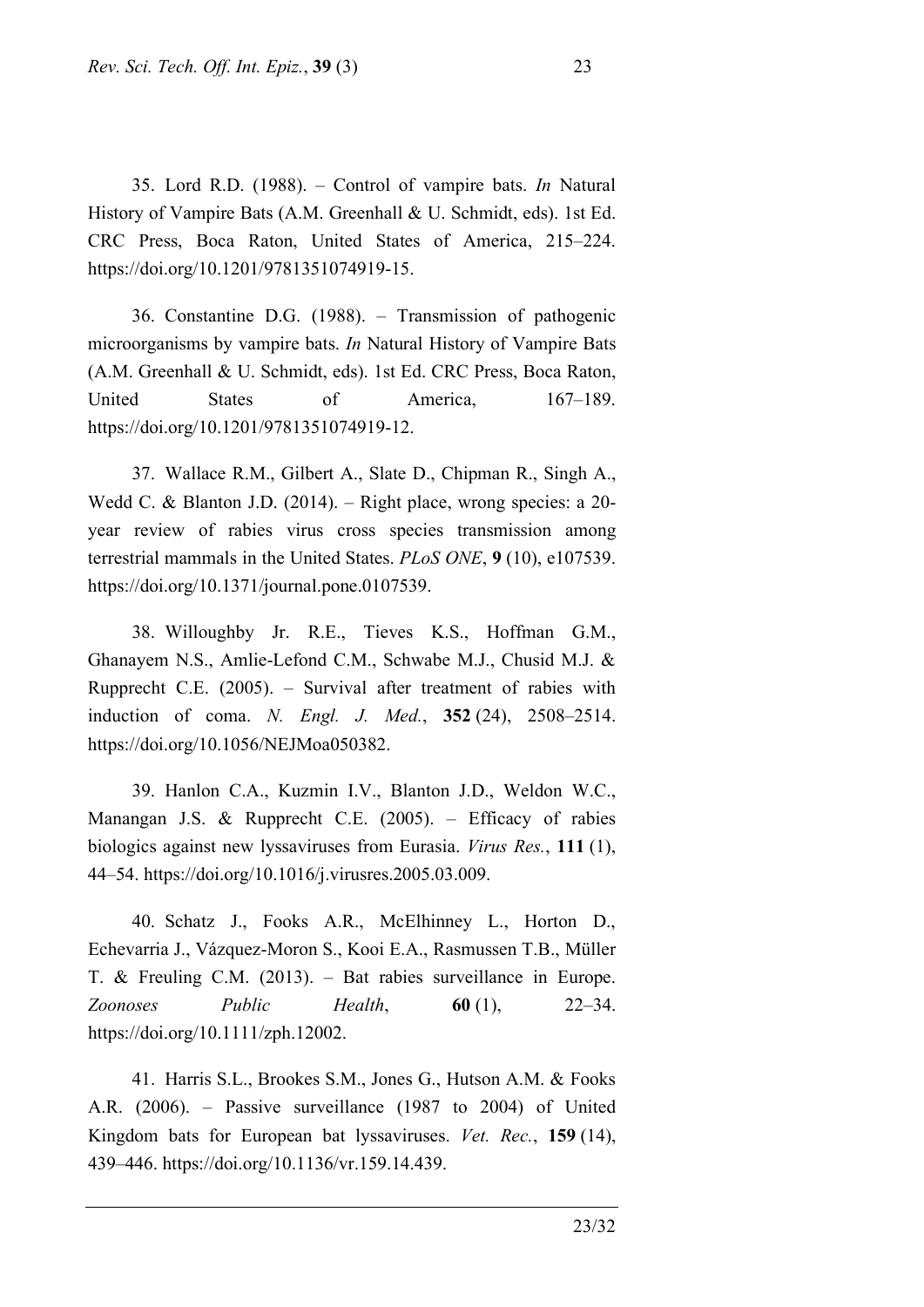42. Smith A., Morris J. & Crowcroft N. (2005). – Bat rabies in the United Kingdom. *BMJ*, **330** (7490), 491–492. https://doi.org/10.1136/bmj.330.7490.491.

43. McElhinney L.M., Marston D.A., Leech S., Freuling C.M., van der Poel W.H.M., Echevarria J., Vázquez‐Moron S., Horton D.L., Müller T. & Fooks A.R. (2013). – Molecular epidemiology of bat lyssaviruses in Europe. *Zoonoses Public Health*, **60** (1), 35–45. https://doi.org/10.1111/zph.12003.

44. Paweska J.T., Blumberg L.H., Liebenberg C., Hewlett R.H., Grobbelaar A.A., Leman P.A., Croft J.E., Nel L.H., Nutt L. & Swanepoel R. (2006). – Fatal human infection with rabies-related Duvenhage virus, South Africa. *Emerg. Infect. Dis.*, **12** (12), 1965–1967. https://doi.org/10.3201/eid1212.060764.

45. van Thiel P.P.A.M., van den Hoek J.A.R., Eftimov F., Tepaske R., Zaaijer H.J., Spanjaard L., de Boer H.E.L., van Doornum G.J.J., Schutten M., Osterhaus A.D. & Kager P.A. (2008). – Fatal case of human rabies (Duvenhage virus) from a bat in Kenya: the Netherlands, December 2007. *Eurosurveillance*, **13** (2), pii=8007. https://doi.org/10.2807/ese.13.02.08007-en.

46. Gould A.R., Kattenbelt J.A., Gumley S.G. & Lunt R.A. (2002). – Characterisation of an Australian bat lyssavirus variant isolated from an insectivorous bat. *Virus Res.*, **89** (1), 1–28. https://doi.org/10.1016/S0168-1702(02)00056-4.

47. Selvey L.A., Wells R.M., McCormack J.G., Ansford A.J., Murray K., Rogers R.J., Lavercombe P.S., Selleck P. & Sheridan J.W. (1995). – Infection of humans and horses by a newly described morbillivirus. *Med. J. Aust.*, **162** (12), 642–645. [https://doi.org/10.5694/j.1326-5377.1995.tb126050.x.](https://doi.org/10.5694/j.1326-5377.1995.tb126050.x)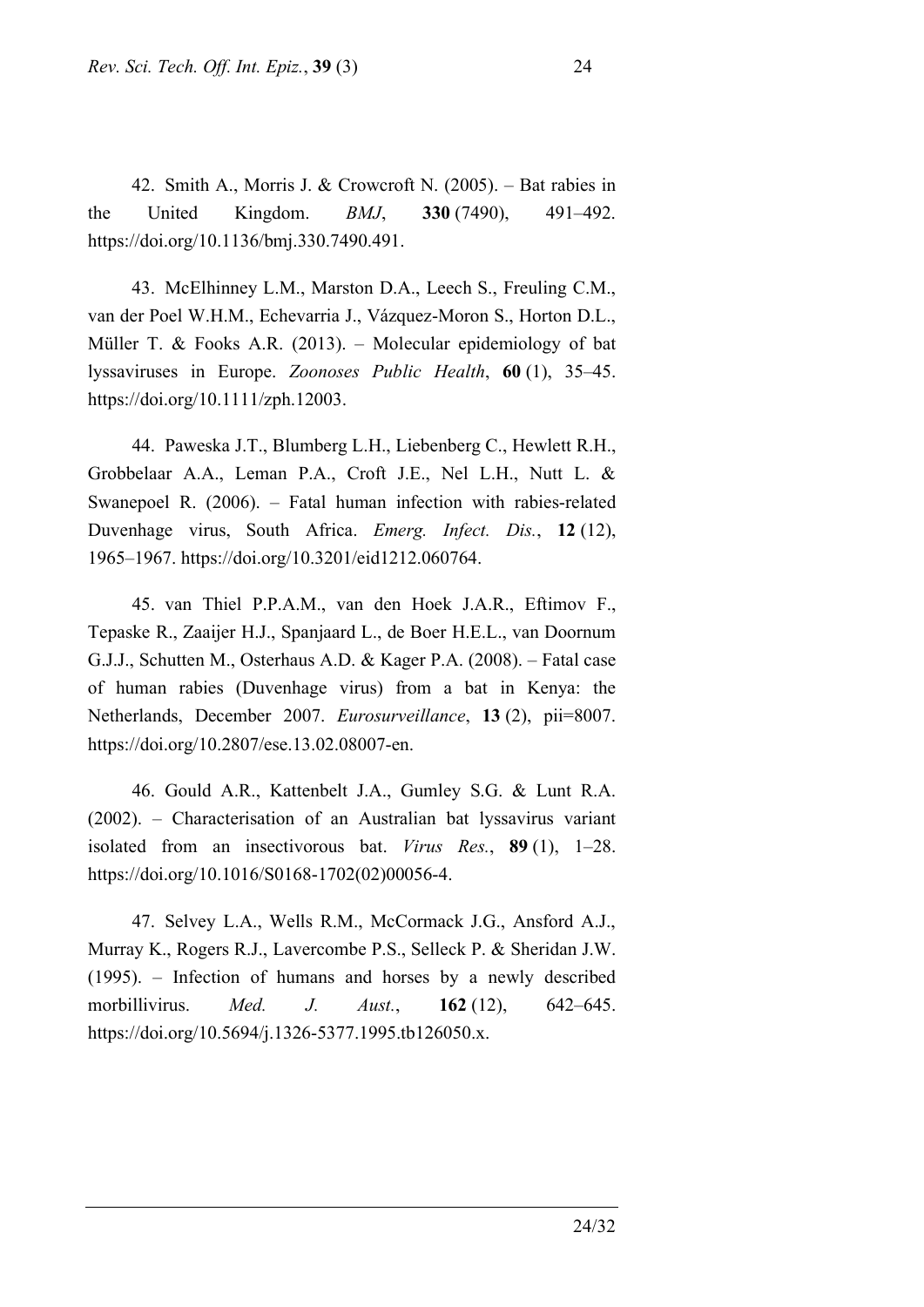48. Murray K., Selleck P., Hooper P., Hyatt A., Gould A., Gleeson L., Westbury H., Hiley L., Selvey L., Rodwell B. & Ketterer P. (1995). – A morbillivirus that caused fatal disease in horses and humans. *Science*, **268** (5207), 94–97. https://doi.org/10.1126/science.7701348.

49. Plowright R.K., Eby P. […] & McCallum H. (2015). – Ecological dynamics of emerging bat virus spillover. *Proc. R. Soc. B Biol. Sci.*, **282** (1798), 20142124. https://doi.org/10.1098/rspb.2014.2124.

50. Paterson D.L., Murray P.K. & McCormack J.G. (1998). – Zoonotic disease in Australia caused by a novel member of the Paramyxoviridae. *Clin. Infect. Dis.*, **27** (1), 112–118. https://doi.org/10.1086/514614.

51. Halpin K., Young P.L., Field H.E. & Mackenzie J.S. (2000). – Isolation of Hendra virus from pteropid bats: a natural reservoir of Hendra virus. *J. Gen. Virol.*, **81** (8), 1927–1932. https://doi.org/10.1099/0022-1317-81-8-1927.

52. Field H.E., Schaaf K. […] & Lovell D. (2010). – Hendra virus outbreak with novel clinical features, Australia. *Emerg. Infect. Dis.*, **16** (2), 338–340. https://doi.org/10.3201/eid1602.090780.

53. Kirkland P.D., Gabor M., Poe I., Neale K., Chaffey K., Finlaison D.S., Gu X., Hick P.M., Read A.J., Wright T. & Middleton D. (2015). – Hendra virus infection in dog, Australia, 2013. *Emerg. Infect. Dis.*, **21** (12), 2182–2185. https://doi.org/10.3201/eid2112.151324.

54. Fogarty R., Halpin K., Hyatt A.D., Daszak P. & Mungall B.A. (2008). – *Henipavirus* susceptibility to environmental variables. *Virus Res.*, **132** (1–2), 140–144. [https://doi.org/10.1016/j.virusres.2007.11.010.](https://doi.org/10.1016/j.virusres.2007.11.010)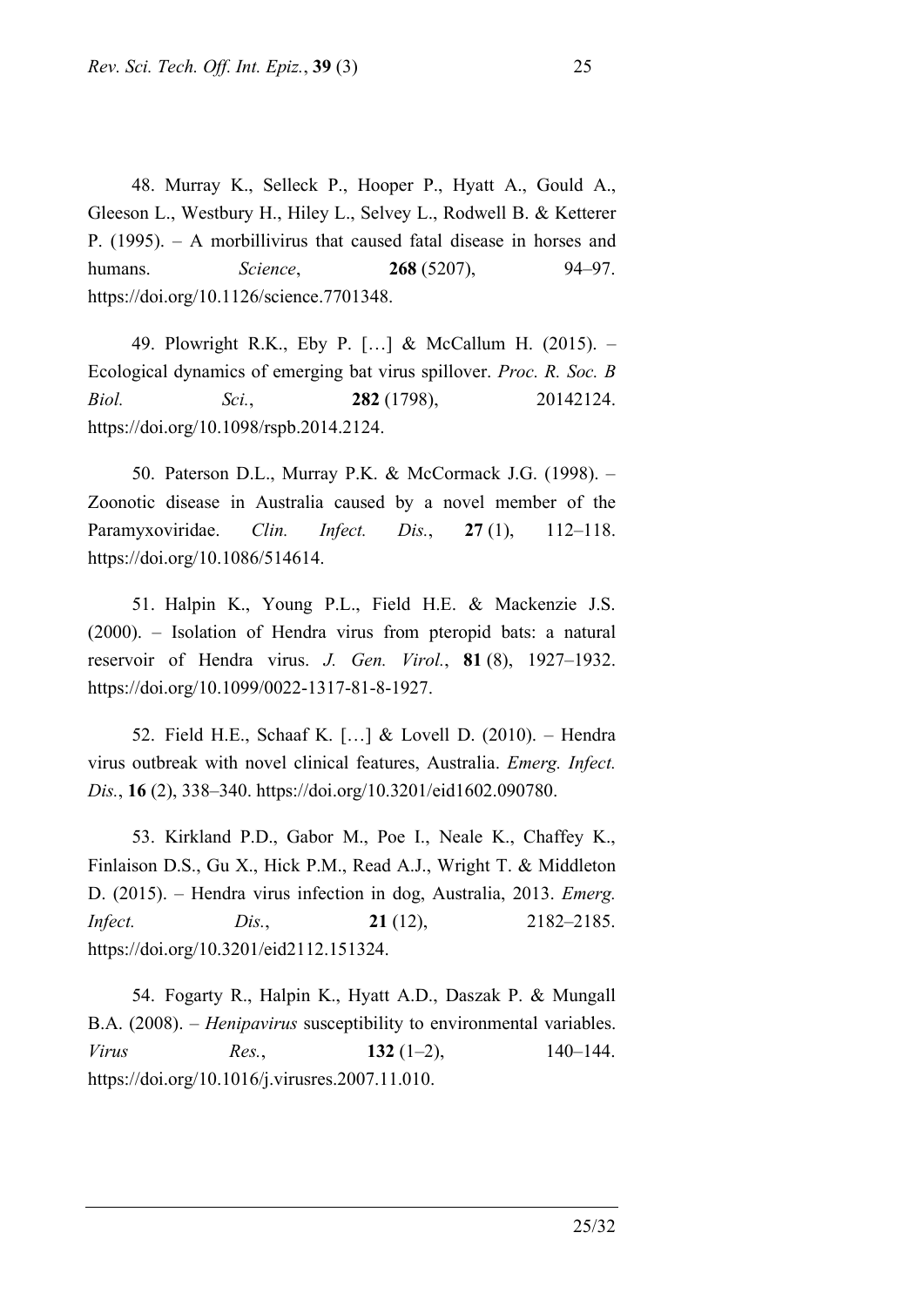55. Smith C., Skelly C., Kung N., Roberts B. & Field H. (2014). – Flying-fox species density: a spatial risk factor for Hendra virus infection in horses in eastern Australia. *PLoS ONE*, **9** (6), e99965. https://doi.org/10.1371/journal.pone.0099965.

56. Martin G., Plowright R., Chen C., Kault D., Selleck P. & Skerratt L.F. (2015). – Hendra virus survival does not explain spillover patterns and implicates relatively direct transmission routes from flying foxes to horses. *J. Gen. Virol.*, **96** (6), 1229–1237. https://doi.org/10.1099/vir.0.000073.

57. Selvey L., Taylor R., Arklay A. & Gerrard J. (1996). – Screening of bat carers for antibodies to equine morbillivirus. *Commun. Dis. Intell.*, **20** (22), 477–478. Available at: www1.health.gov.au/internet/main/publishing.nsf/Content/1996%20is sues-1/\$FILE/cdi2022b.pdf (accessed on 28 May 2020).

58. Holland R.A., Waters D.A. & Rayner J.M.V. (2004). – Echolocation signal structure in the megachiropteran bat *Rousettus aegyptiacus* Geoffroy 1810. *J. Exp. Biol.*, **207** (25), 4361–4369. https://doi.org/10.1242/jeb.01288.

59. Chua K.B., Bellini W.J. […] & Mahy B.W.J. (2000). – Nipah virus: a recently emergent deadly paramyxovirus. *Science*, **288** (5470), 1432–1435. https://doi.org/10.1126/science.288.5470.1432.

60. Mohd Nor M.N., Gan C.H. & Ong B.L. (2000). – Nipah virus infection of pigs in Peninsular Malaysia. *In* An update on zoonoses (P.-P. Pastoret, ed.). *Rev. Sci. Tech. Off. Int. Epiz.*, **19** (1), 160–165. https://doi.org/10.20506/rst.19.1.1202.

61. Chua K.B. (2003). – Nipah virus outbreak in Malaysia. *J. Clin. Virol.*, **26** (3), 265–275. [https://doi.org/10.1016/s1386-](https://doi.org/10.1016/s1386-6532(02)00268-8) [6532\(02\)00268-8.](https://doi.org/10.1016/s1386-6532(02)00268-8)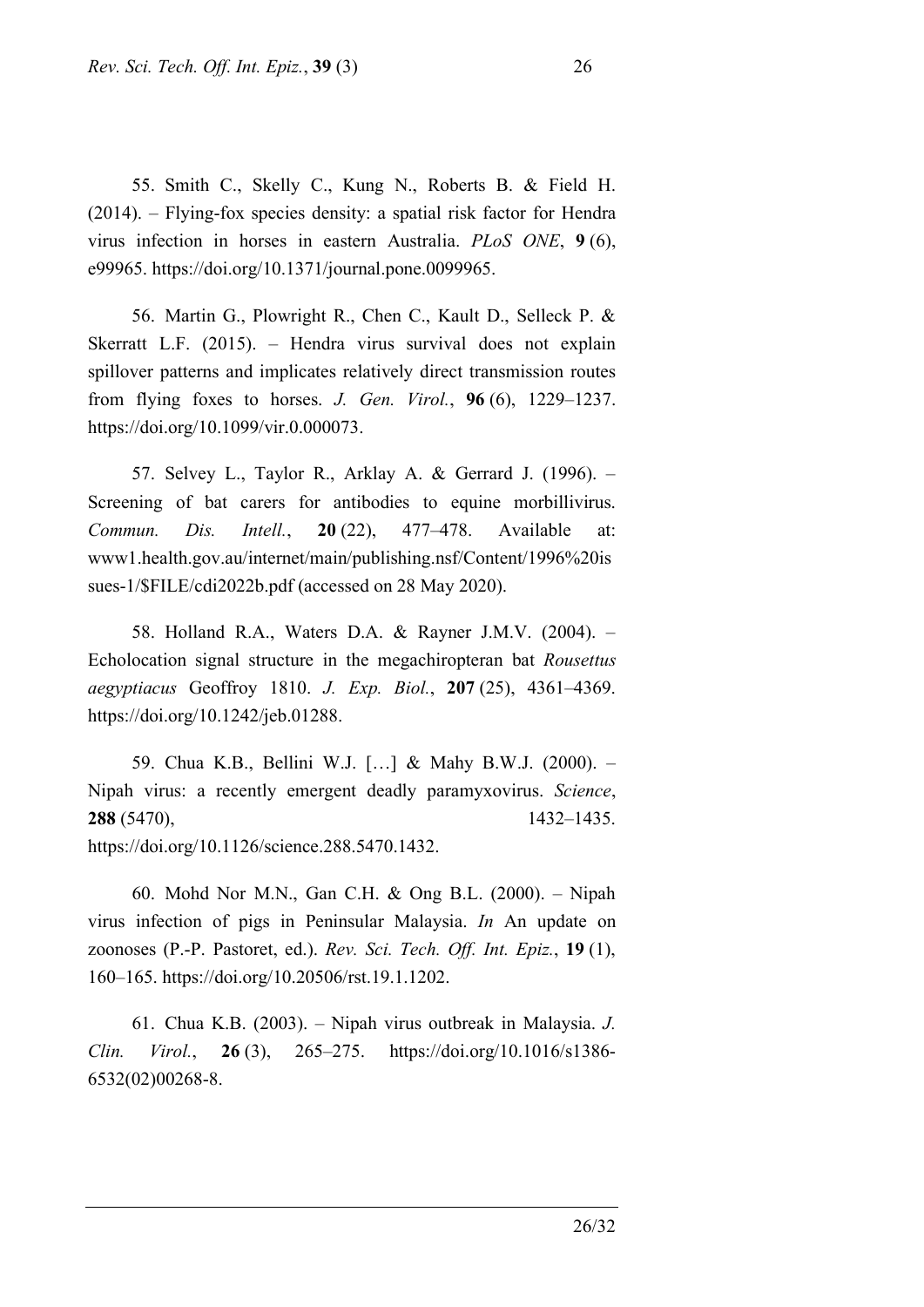62. Chua K.B., Goh K.J., Wong K.T., Kamarulzaman A., Tan P.S.K., Ksiazek T.G., Zaki S.R., Paul G., Lam S.K. & Tan C.T. (1999). – Fatal encephalitis due to Nipah virus among pig-farmers in Malaysia. *Lancet*, **354** (9186), 1257–1259. https://doi.org/10.1016/S0140-6736(99)04299-3.

63. Yob J.M., Field H., Rashdi A.M., Morrissy C., van der Heide B., Rota P., Bin Adzhar A., White J., Daniels P., Jamaluddin A. & Ksiazek T. (2001). – Nipah virus infection in bats (order Chiroptera) in Peninsular Malaysia. *Emerg. Infect. Dis.*, **7** (3), 439–441. https://doi.org/10.3201/eid0703.010312.

64. Hsu V.P., Hossain M.J., Parashar U.D., Ali M.M., Ksiazek T.G., Kuzmin I.V., Niezgoda M., Rupprecht C.E., Bresee J.S. & Breiman R.F. (2004). – Nipah virus encephalitis reemergence, Bangladesh. *Emerg. Infect. Dis.*, **10** (12), 2082–2087. https://doi.org/10.3201/eid1012.040701.

65. Dhillon J. & Banerjee A. (2015). – Controlling Nipah virus encephalitis in Bangladesh: policy options. *J. Public Health Policy*, **36** (3), 270–282. https://doi.org/10.1057/jphp.2015.13.

66. Sazzad H.M.S., Hossain M.J. […] & Luby S.P. (2013). – Nipah virus infection outbreak with nosocomial and corpse-to-human transmission, Bangladesh. *Emerg. Infect. Dis.*, **19** (2), 210–217. https://doi.org/10.3201/eid1902.120971.

67. Hegde S.T., Sazzad H.M.S., Hossain M.J., Alam M.-U., Kenah E., Daszak P., Rollin P., Rahman M., Luby S.P. & Gurley E.S. (2016). – Investigating rare risk factors for Nipah virus in Bangladesh: 2001–2012. *EcoHealth*, **13** (4), 720–728. https://doi.org/10.1007/s10393-016-1166-0.

68. Luby S.P., Hossain M.J. […] & Rahman M. (2009). – Recurrent zoonotic transmission of Nipah virus into humans, Bangladesh, 2001–2007. *Emerg. Infect. Dis.*, **15** (8), 1229–1235. https://doi.org/10.3201/eid1508.081237.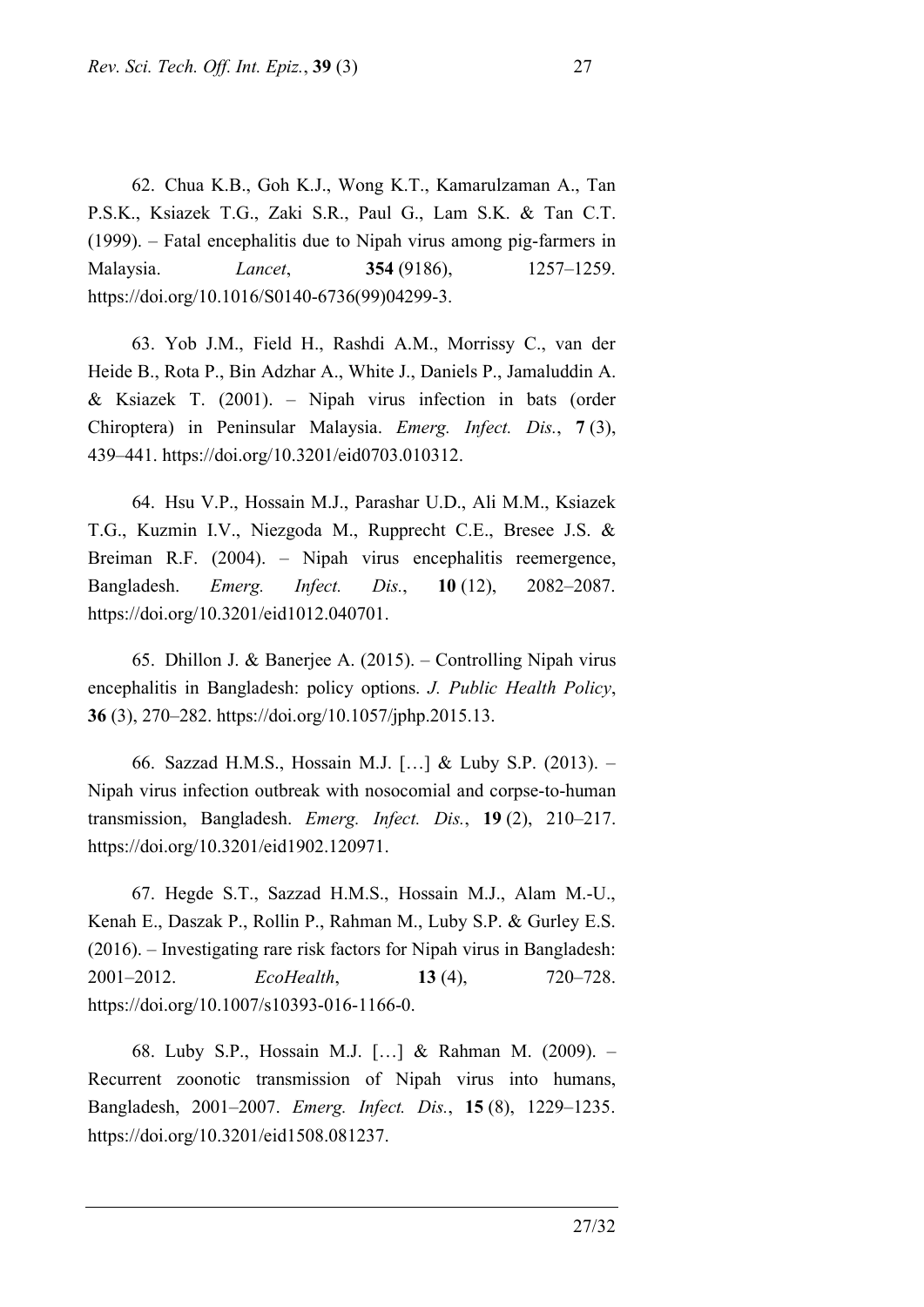69. Ching P.K.G., de los Reyes V.C. […] & Foxwell A.R. (2015). – Outbreak of *Henipavirus* infection, Philippines, 2014. *Emerg. Infect. Dis.*, **21** (2), 328–331. https://doi.org/10.3201/eid2102.141433.

70. Chattu V.K., Kumar R., Kumary S., Kajal F. & David J.K. (2018). – Nipah virus epidemic in southern India and emphasizing 'One Health' approach to ensure global health security. *J. Family Med. Prim. Care*, **7** (2), 275–283. https://doi.org/10.4103/jfmpc.jfmpc\_137\_18.

71. Sharma V., Kaushik S., Kumar R., Yadav J.P. & Kaushik S. (2019). – Emerging trends of Nipah virus: a review. *Rev. Med. Virol.*, **29** (1), e2010. https://doi.org/10.1002/rmv.2010.

72. Marsh G.A., de Jong C. […] & Wang L.-F. (2012). – Cedar virus: a novel *Henipavirus* isolated from Australian bats. *PLoS Pathog.*, **8** (8), e1002836. https://doi.org/10.1371/journal.ppat.1002836.

73. Philbey A.W., Kirkland P.D., Ross A.D., Field H.E., Srivastava M., Davis R.J. & Love R.J. (2008). – Infection with Menangle virus in flying foxes (*Pteropus* spp.) in Australia. *Aust. Vet. J.*, **86** (11), 449–454. https://doi.org/10.1111/j.1751- 0813.2008.00361.x.

74. Yaiw K.C., Bingham J., Crameri G., Mungall B., Hyatt A., Yu M., Eaton B., Shamala D., Wang L.-F. & Wong K.T. (2008). – Tioman virus, a paramyxovirus of bat origin, causes mild disease in pigs and has a predilection for lymphoid tissues. *J. Virol.*, **82** (1), 565–568. https://doi.org/10.1128/JVI.01660-07.

75. Baker K.S., Todd S. […] & Wang L.-F. (2013). – Novel, potentially zoonotic paramyxoviruses from the African straw-colored fruit bat *Eidolon helvum*. *J. Virol.*, **87** (3), 1348–1358. https://doi.org/10.1128/JVI.01202-12.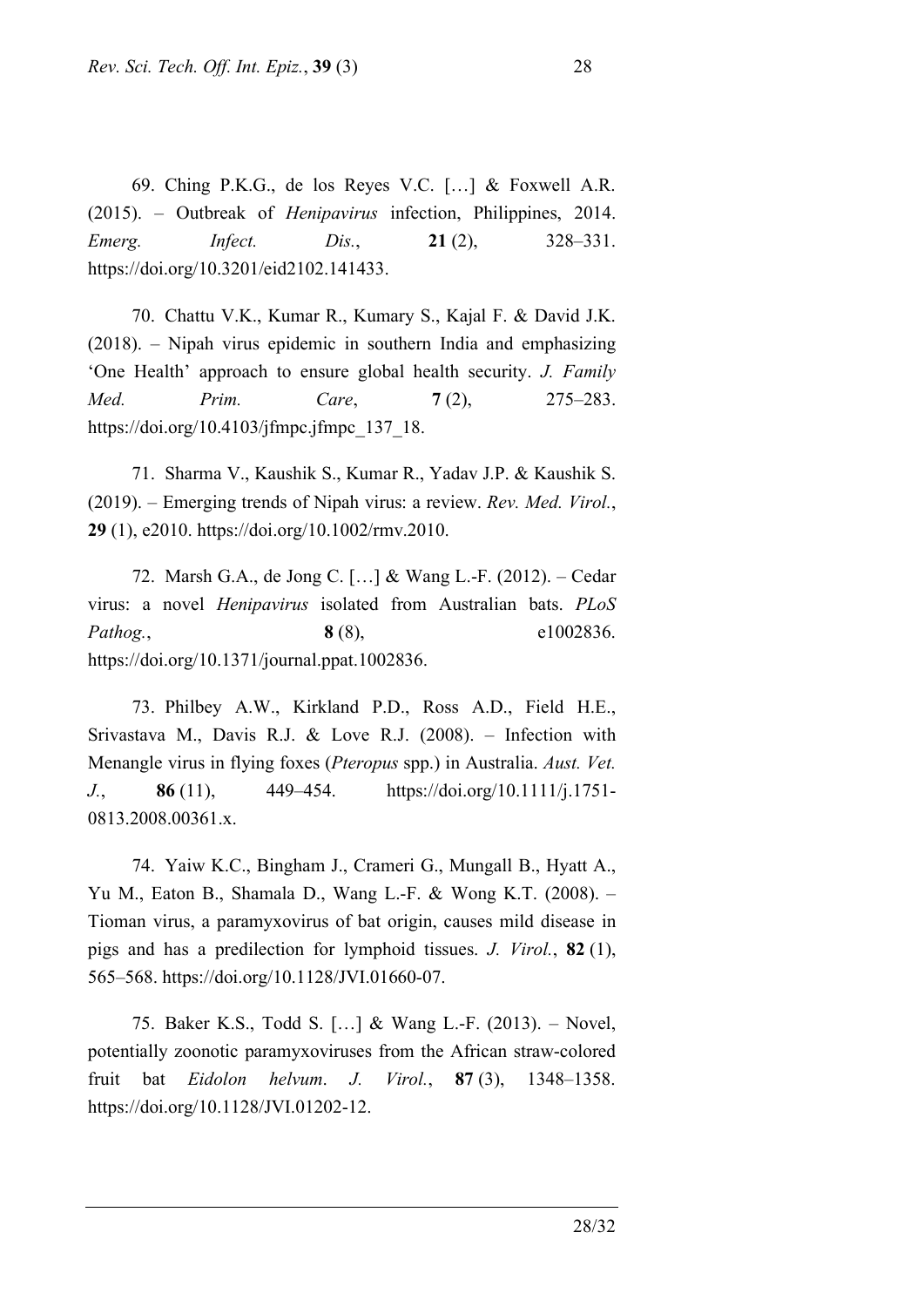76. Feldmann H., Sprecher A. & Geisbert T.W. (2020). – Ebola. *N. Engl. J. Med.*, **382** (19), 1832–1842. https://doi.org/10.1056/NEJMra1901594.

77. Members of the International Commission (1978). – Ebola haemorrhagic fever in Zaire, 1976. *Bull. WHO*, **56** (2), 271–293. Available at: [www.ncbi.nlm.nih.gov/pmc/articles/PMC2395567/](http://www.ncbi.nlm.nih.gov/pmc/articles/PMC2395567/pdf/bullwho00439-0113.pdf) [pdf/bullwho00439-0113.pdf](http://www.ncbi.nlm.nih.gov/pmc/articles/PMC2395567/pdf/bullwho00439-0113.pdf) (accessed on 29 May 2020).

78. Bukreyev A.A., Chandran K. […] & Kuhn J.H. (2014). – Discussions and decisions of the 2012–2014 International Committee on Taxonomy of Viruses (ICTV) *Filoviridae* study group, January 2012–June 2013. *Arch. Virol.*, **159** (4), 821–830. https://doi.org/10.1007/s00705-013-1846-9.

79. Le Guenno B., Formenty P. & Boesch C. (1999). – Ebola virus outbreaks in the Ivory Coast and Liberia, 1994–1995. *Curr. Top. Microbiol. Immunol.*, **235**, 77–84. Available at: www.researchgate.net/publication/13396495\_Ebola\_Virus\_Outbreaks in the Ivory Coast and Liberia 1994-1995 (accessed on 7 October 2021).

80. Hayman D.T.S., Emmerich P., Yu M., Wang L.-F., Suu-Ire R., Fooks A.R., Cunningham A.A. & Wood J.L.N. (2010). – Longterm survival of an urban fruit bat seropositive for Ebola and Lagos bat viruses. *PLoS ONE*, **5** (8), e11978. https://doi.org/10.1371/journal.pone.0011978.

81. Chowell G. & Nishiura H. (2014). – Transmission dynamics and control of Ebola virus disease (EVD): a review. *BMC Med.*, **12**, 196. https://doi.org/10.1186/s12916-014-0196-0.

82. Kaushal S. & Kumari S. (2017). – A review on Ebola virus, the diseases, causes and management. *Int. Res. J. Pharm.*, **8** (2), 1–8. [https://doi.org/10.7897/2230-8407.080217.](https://doi.org/10.7897/2230-8407.080217)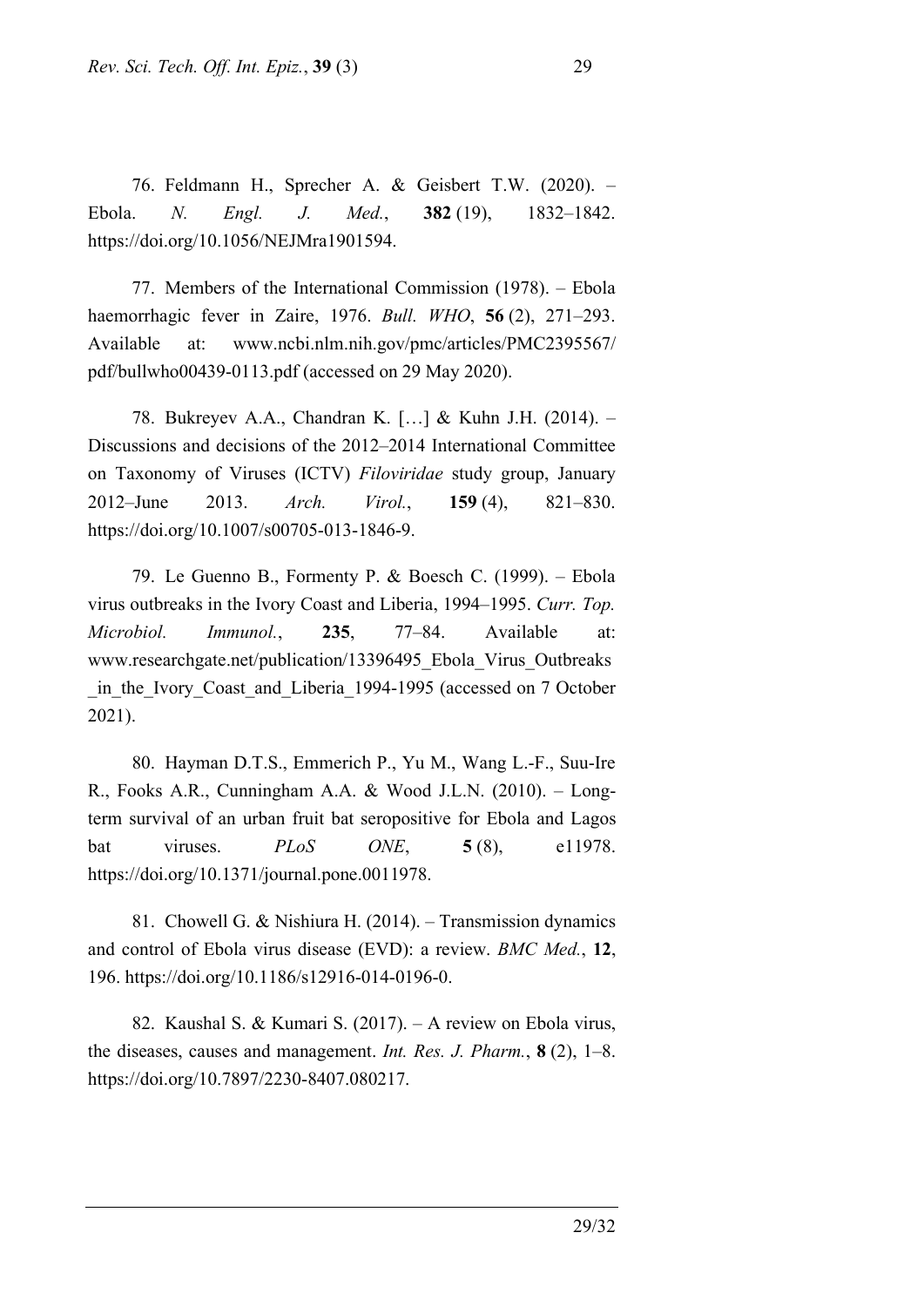83. Jacobs M., Rodger A. […] & Thomson E.C. (2016). – Late Ebola virus relapse causing meningoencephalitis: a case report. *Lancet*, **388** (10043), 498–503. https://doi.org/10.1016/S0140- 6736(16)30386-5.

84. Kuhn J.H., Adachi T. […] & Yoti Z. (2019). – New filovirus disease classification and nomenclature. *Nat. Rev. Microbiol.*, **17** (5), 261–263. https://doi.org/10.1038/s41579-019- 0187-4.

85. Timen A., Koopmans M.P.G., Vossen A.C.T.M., van Doornum G.J.J., Günther S., van den Berkmortel F., Verduin K.M., Dittrich S., Emmerich P., Osterhaus A.D.M.E., van Dissel J.T. & Coutinho R.A. (2009). – Response to imported case of Marburg hemorrhagic fever, the Netherlands. *Emerg. Infect. Dis.*, **15** (8), 1171–1175. https://doi.org/10.3201/eid1508.090051.

86. Peiris J.S.M., Guan Y. & Yuen K.Y. (2004). – Severe acute respiratory syndrome. *Nat. Med.*, **10** (12), S88–S97. https://doi.org/10.1038/nm1143.

87. World Health Organization (WHO) (2003). – Summary of probable SARS cases with onset of illness from 1 November 2002 to 31 July 2003. WHO, Geneva, Switzerland. Available at: www.who.int/csr/sars/country/table2004\_04\_21/en/ (accessed on 29 May 2020).

88. Holmes K.V. & Enjuanes L. (2003). – The SARS coronavirus: a postgenomic era. *Science*, **300** (5624), 1377–1378. https://doi.org/10.1126/science.1086418.

89. Zhong N.S., Zheng B.J. […] & Guan Y. (2003). – Epidemiology and cause of severe acute respiratory syndrome (SARS) in Guangdong, People's Republic of China, in February, 2003. *Lancet*, **362** (9393), 1353–1358. [https://doi.org/10.1016/s0140-](https://doi.org/10.1016/s0140-6736(03)14630-2) [6736\(03\)14630-2.](https://doi.org/10.1016/s0140-6736(03)14630-2)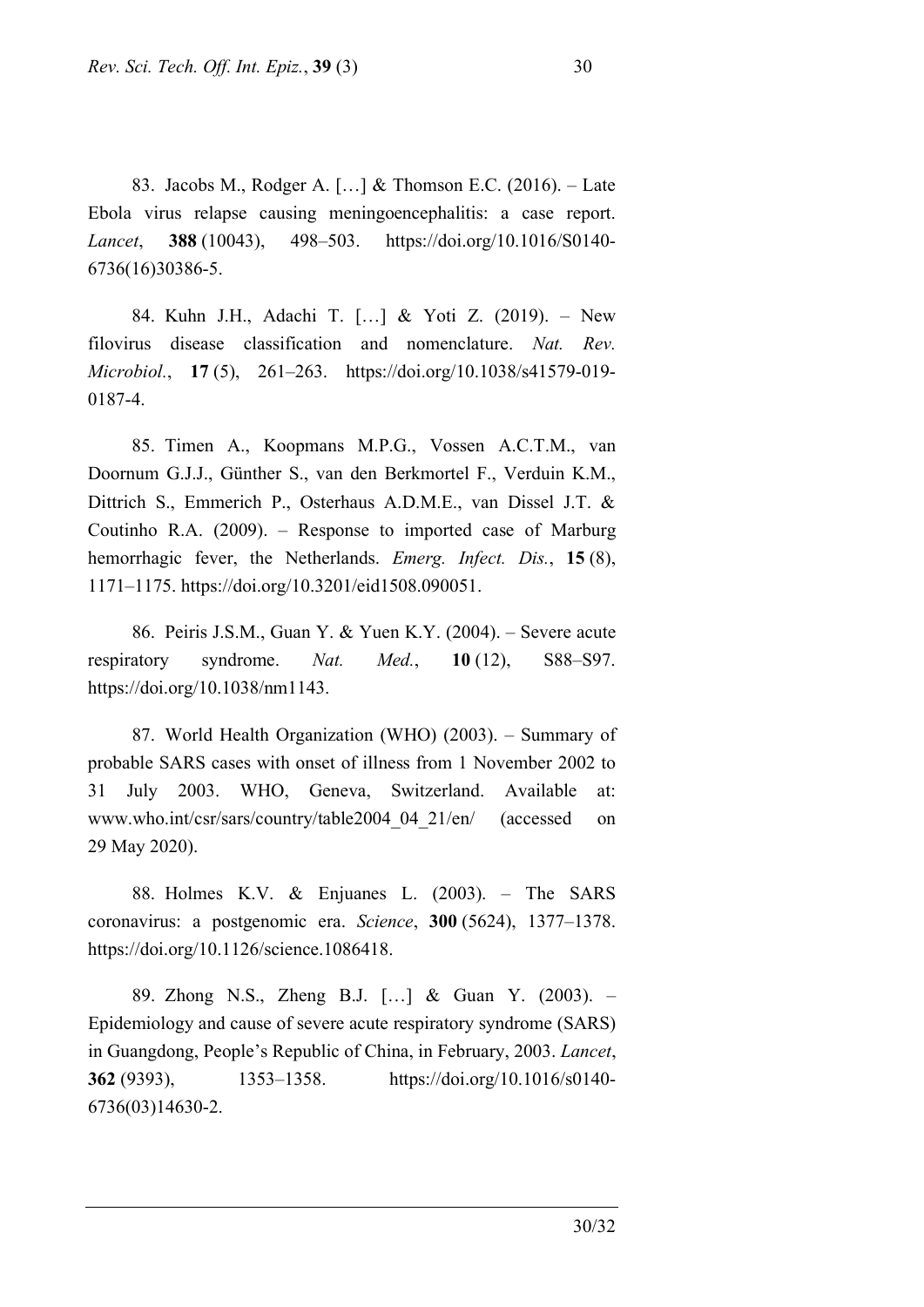90. Song H.-D., Tu C.-C. […] & Zhao G.-P. (2005). – Crosshost evolution of severe acute respiratory syndrome coronavirus in palm civet and human*. Proc. Natl Acad. Sci. USA*, **102** (7), 2430–2435. https://doi.org/10.1073/pnas.0409608102.

91. Lau S.K.P., Woo P.C.Y., Li K.S.M., Huang Y., Tsoi H.-W., Wong B.H.L., Wong S.S.Y., Leung S.-Y., Chan K.-H. & Yuen K.-Y. (2005). – Severe acute respiratory syndrome coronavirus-like virus in Chinese horseshoe bats. *Proc. Natl Acad. Sci. USA*, **102** (39), 14040–14045. https://doi.org/10.1073/pnas.0506735102.

92. World Health Organization (WHO) (2017). – Middle East respiratory syndrome case definition for reporting to WHO. WHO, Geneva, Switzerland, 1 p. Available at: www.who.int/publications/m/item/middle-east-respiratory-syndromecase-definition-for-reporting-to-who (accessed on 11 October 2021).

93. Shehata M.M., Chu D.K.W. […] & AbiSaid M. (2016). – Surveillance for coronaviruses in bats, Lebanon and Egypt, 2013– 2015. *Emerg. Infect. Dis.*, **22** (1), 148–150. https://doi.org/10.3201/eid2201.151397.

94. Reusken C.B.E.M., Haagmans B.L. […] & Koopmans M.P.G. (2013). – Middle East respiratory syndrome coronavirus neutralising serum antibodies in dromedary camels: a comparative serological study. *Lancet Infect. Dis.*, **13** (10), 859–866. https://doi.org/10.1016/S1473-3099(13)70164-6.

95. Sabir J.S.M., Lam T.T.-Y. […] & Guan Y. (2016). – Cocirculation of three camel coronavirus species and recombination of MERS-CoVs in Saudi Arabia. *Science*, **351** (6268), 81–84. https://doi.org/10.1126/science.aac8608.

96. Wang D., Hu B. […] & Peng Z. (2020). – Clinical characteristics of 138 hospitalized patients with 2019 novel coronavirus-infected pneumonia in Wuhan, China. *JAMA*, **323** (11), 1061–1069. https://doi.org/10.1001/jama.2020.1585.